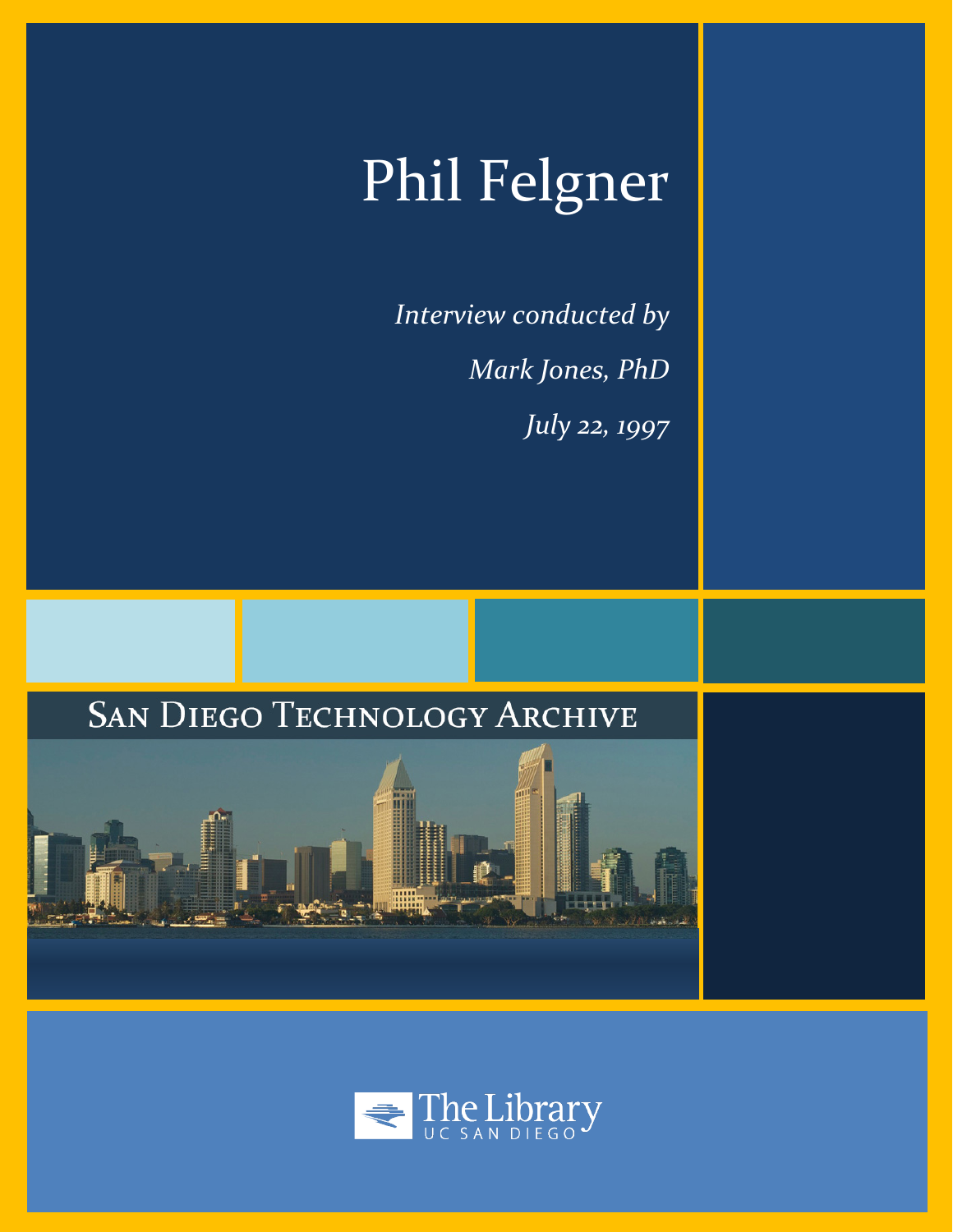# **Phil Felgner**



Dr. Felgner received his Ph.D. in Biochemistry/Neuroscience from Michigan State University in 1978 and also completed Postdoctoral training in Biophysics at University of Virginia. He has over 25 years of experience in the biotechnology industry, including senior research positions at Syntex Research where he developed the first cationic lipid reagent for gene transfer. In 1988, Dr. Felgner became Director of Product Development, Chief Scientific Officer and founder of a start-up company, Vical, Inc. With colleagues at Vical and at the University of Wisconsin, Dr. Felgner made a landmark discovery regarding functional reporter gene sequences and demonstrated that potent antiviral immune responses could be generated following intramuscular injection of plasmids encoding viral antigens. These findings have led to development of a new class of infectious disease vaccines referred to as "DNA vaccines". Dr. Felgner has been issued more than 35 patents and published over 100 scientific papers, and for his numerous biotechnology innovations, he received the Southern California 1996 "Inventor of the Year" award. He went on to found Antigen Discovery, Inc. and served as a Professor at the University of California Irvine.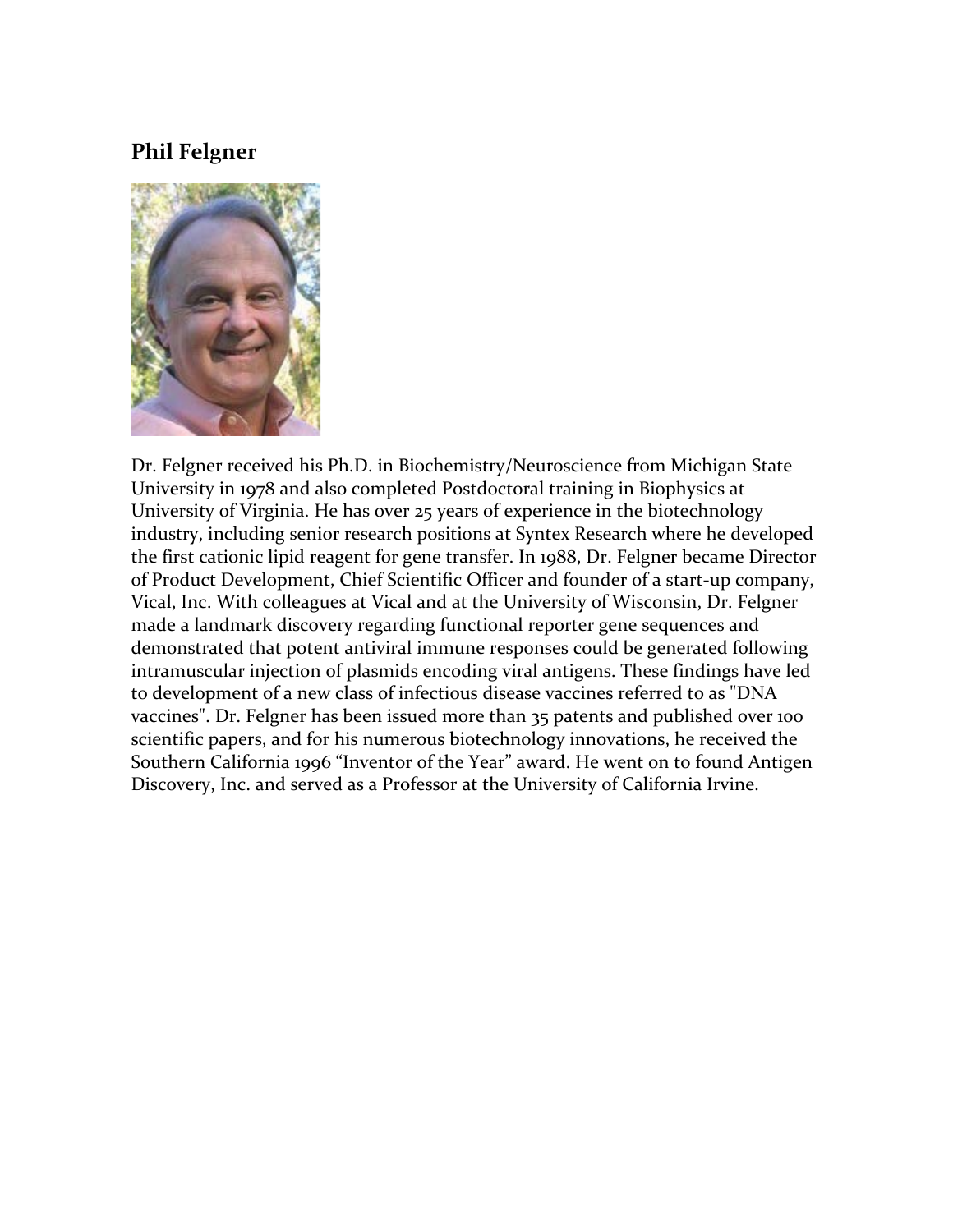

## *THE SAN DIEGO TECHNOLOGY ARCHIVE*

**INTERVIEWEE: Phil Felgner INTERVIEWER: Mark Jones, PhD DATE: July 22, 1997**

- **FELGNER:** One of the stories that Ted Greene tells is how he tried to take, basically,
- 2 the Hybritech story to Syntex for funding, and he likes to yuck it up about how they
- turned down this multi-million dollar opportunity.
- **JONES:** That was so obvious at the time.
- **FELGNER:** Yeah, so you have that story.
- **JONES:** Yeah, he was calling that Cytex at the time.
- **FELGNER:** Well, when I came over from Syntex, you know, these were the two guys
- that I met [Ted Greene and Tim Wollaeger], and so they filled me in on all that
- important history, too. And I think Syntex was considered to be kind of an ideal
- example of, you know, an idealized example of a successful pharmaceutical business,
- 11 and guys like Ted Greene, when they were trying to build their models, were
- modeling them after something like Syntex.
- **JONES:** Because Syntex had been the only new success story in the industry in quite some time?
- **FELGNER:** Right. And at that time, Genentech wasn't mature enough to be
- considered an example, so they would use Syntex. And he really felt snubbed when he
- went back there, because, you know, he was sort of idealizing them, and he thought
- that they would right away embrace what he had, the new things that he had going at
- Hybritech, and that never came about. So, how would you like to start this?
- **JONES:** Well, I'd like to start by asking you about the very early stages of your career.
- For instance, how did you originally become interested in science?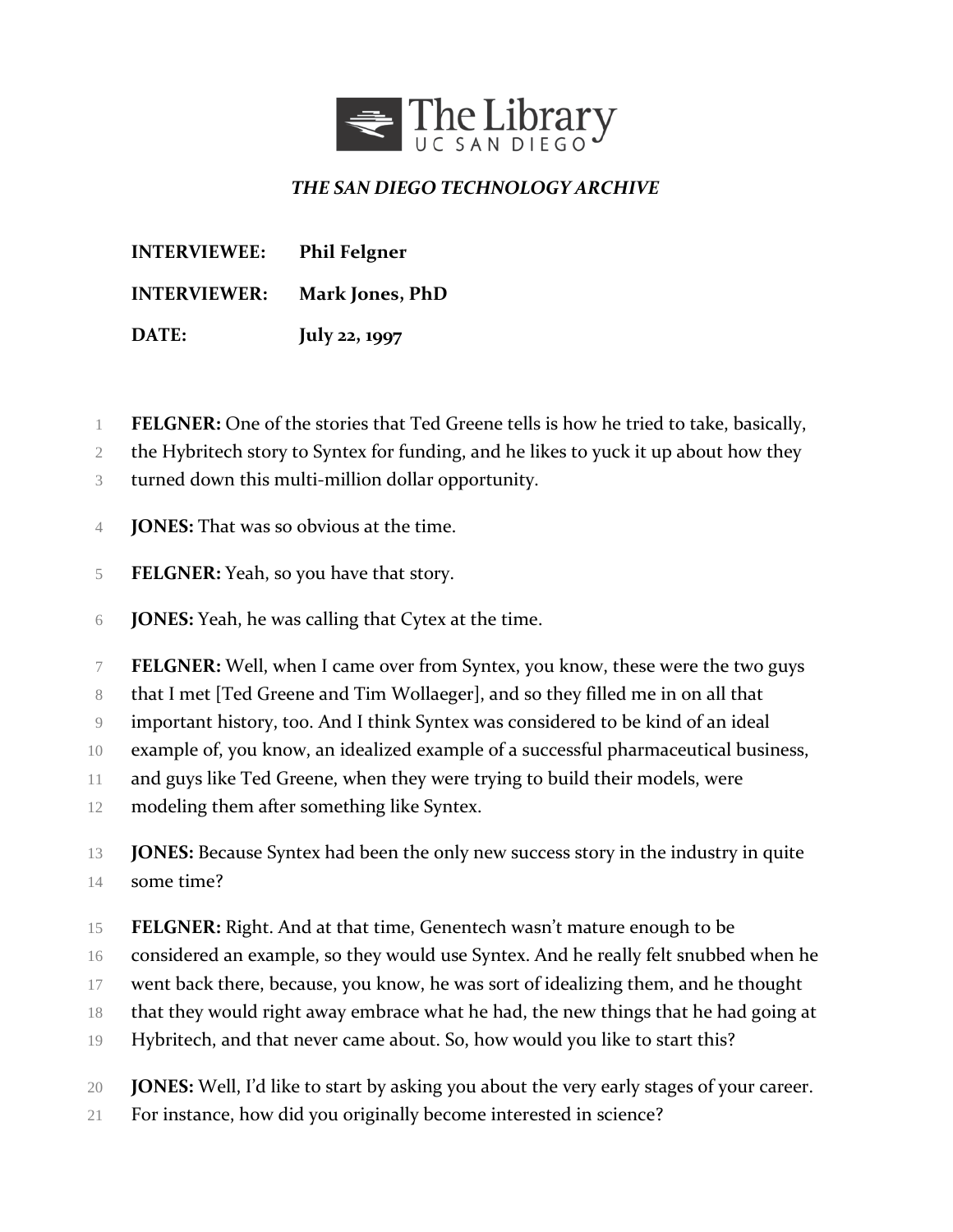**FELGNER:** Well, personally, I was in college during the late '60s when there was a lot

23 of unrest on campuses and stuff, and I wasn't sure what I wanted to do. I thought I

might play guitar, and I went over for a summer to Europe to get guitar instruction

from various classical guitarists over there.

**JONES:** Who did you study with?

 **FELGNER:** Well, actually, most of my study was with a guy in San Francisco named Michael Lorimer. Do you know of him?

**JONES:** Well, yeah, I mean, he's a famous guy.

**FELGNER:** Yeah, I have a guitar from him. I bought a guitar from him. I hired a guy

here recently who is more gung-ho on guitar even than I was. He's got five guitars

and there's a little bit of a classical guitar sort of group here. There's a good guitar

builder downtown here.

**JONES:** Taylor, or a classical guitar builder?

 **FELGNER:** Classical guitar. Anyway, what I decided to do was to go and actually work in a lab as an undergraduate and then see what it was like. I wasn't really that keen on studying in college, but I thought that I'd just go in there and try to work on it. I was always interested in science when I was growing up. The Disney Channel, or...it wasn't the Disney Channel, but Walt Disney was on television every week, and one of the things that he always did was to bring in these scientists, you know, and show all the latest science stuff. And Mr. Wizard was on, and that had a lot of appeal 42 for me, so I was keen on science at that time. But it didn't really connect from studies, that it was that cool, so I just started working in the lab, and went into a guy's lab. His name was John Wilson, and I told him essentially that. You know, I said, 'I'd like to see to what it's like to actually work in a lab,' so I did that.

- **JONES:** Where was this at?
- **FELGNER:** Michigan State. And so, I found that I really liked to do that. I spent all

48 my time doing that, and then just kept on working to get my advanced degrees there,

- at Michigan State.
- **JONES:** And why did you choose biochemistry in particular? Is that the lab you had
- happened to wander into?

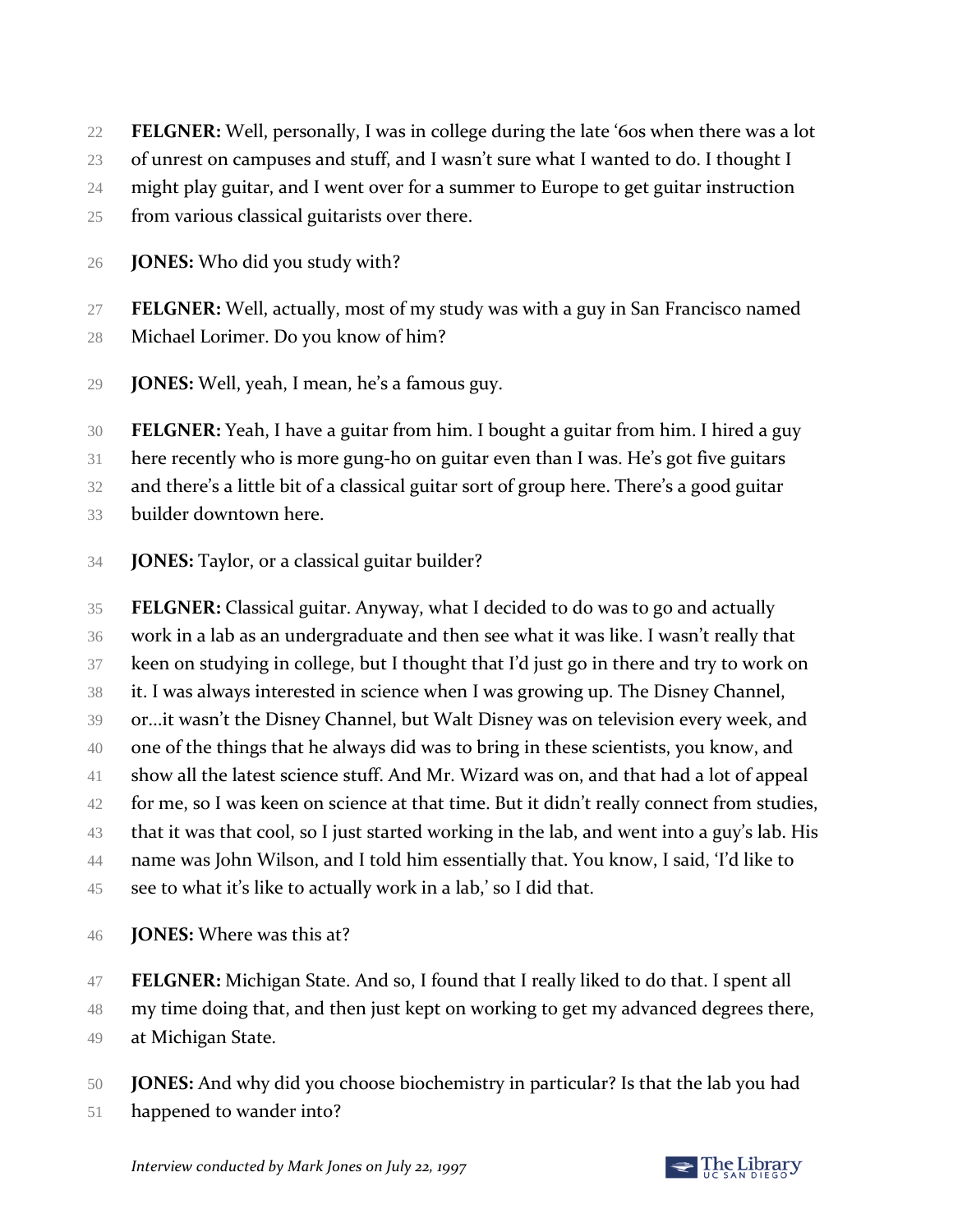- **FELGNER:** Yeah, pretty much, that was it. You know, biological sciences were, you
- know, popular, and that was where people were working, and so I went into a
- biochemistry lab. I did pretty well in chemistry, so I went into biochemistry, and the

biochemistry lab. And then, basically, it just became an apprenticeship as far as I'm

concerned. You know, I wasn't really going to school anymore, I was just working

- from then on. It was all just that.
- **JONES:** You were working with Wolff at the time?
- **FELGNER:** Wilson, John Wilson. OK, so then I went through school, I had some nice
- papers and things, and I went into a biophysics lab in Charlottesville, Virginia.
- **JONES:** At the university? This was a postdoc position?

 **FELGNER:** The University of Virginia at Charlottesville, a postdoc, right. Well, I guess the graduate student experience is of some note because there was a conflict at that time going on that was unclear to me as I was going through, but there was sort of a conflict between faculty who felt that advanced education should be more an extension of undergraduate school, where you did a lot of coursework, versus sort of a sink or swim mentality, where you would throw people into the real world and have them do original research. So, I was in that side of the thing, and so was my professor. There was a big battle that went on, and I was in the crossfire all the time when I was over there, so it was quite a time. I got kicked out of the program twice, but I got back in and everything, and it all worked out fine, afterwards.

**JONES:** What were you working on there?

 **FELGNER:** It was on a brain enzyme. An enzyme in the brain. It was a neurochemistry project, and I learned a lot about membranes at the time, or was getting familiar with the problems in understanding the functions of membranes. Membranes are important in the brain, especially because of the kind of nervous conduction that's going on the surface of nerve cells. So, I decided to join Tom Thompson, who was a biophysicist studying the details of membrane structure at a very detailed level, with pure systems, not with complex biological systems. And there, we started working on liposomes. And it became very clear that cells had a charge, a net charge. All cells have a net negative charge, and people began to 82 understand that, and we learned how cell membranes were comprised of these lipid molecules and how they were organized, in their details, you know, what their

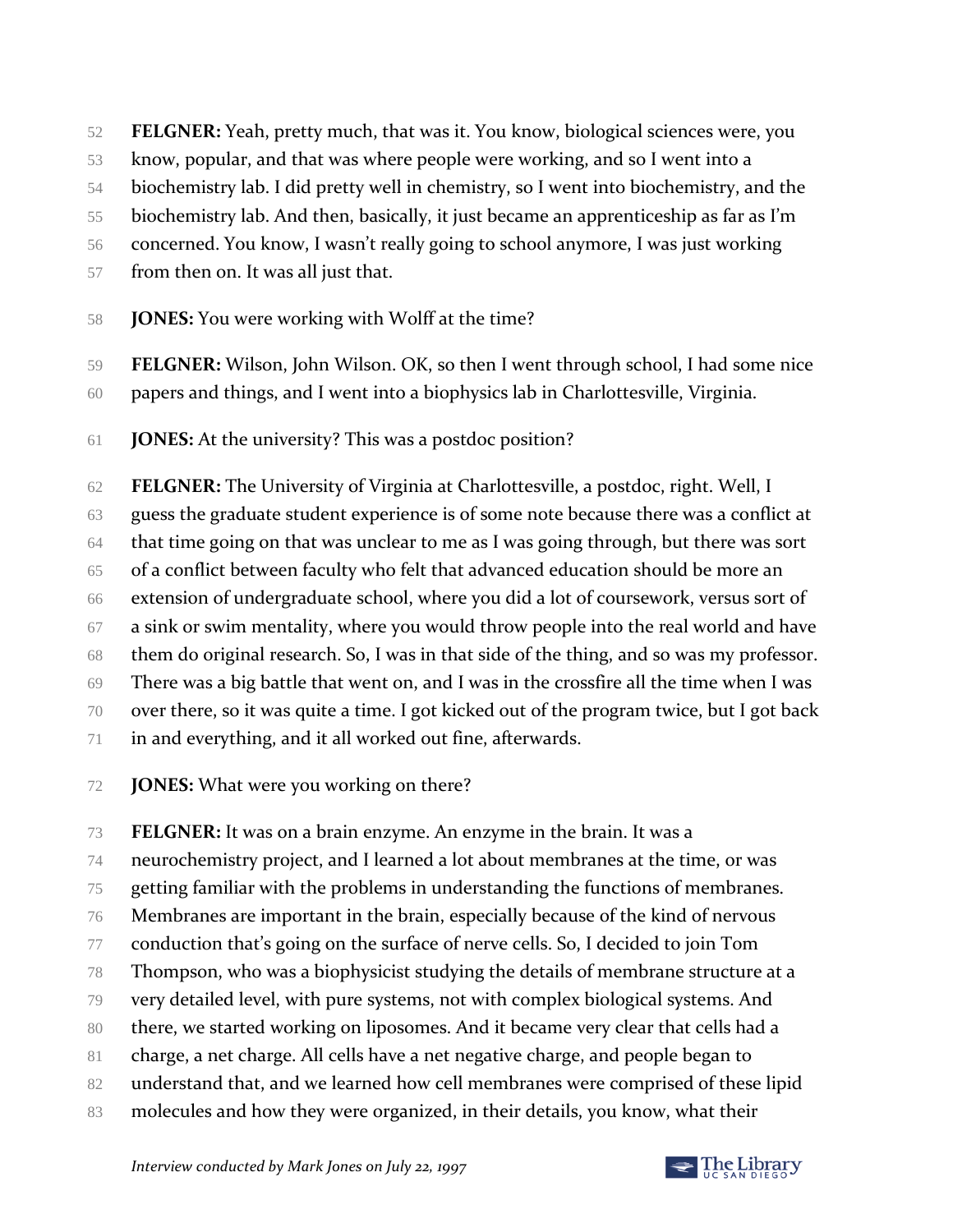84 properties were. The membranes were real stable structures. It just became more and more clear to me that cells were negatively charged, cells had a net negative charge, 86 and that all the lipid molecules that you have available are either neutral or negatively charged, so there were no positively charged lipids available in nature. And 88 there were actually very few positively charged surfaces in nature at all. One of the few places that you find a positively charged surface is on the surface of a crab cell, and there's something called chitosan that's actually interesting now because they're using it as a transfection reagent. But anyway, everything seems to be negatively charged, and if you're making a liposome, you had all the available components for making liposomes, and all you could make is a negatively charged liposome or a neutral one. So, if trying to use a liposome....have you learned about liposomes at all?

**JONES:** I know just the basics.

 **FELGNER:** They're little vesicles, and they're made of a very thin bi-layer membrane that's only, you know, five nanometers thick, which is a thousandth of a millimeter and then a thousandth of that yet. It's very, very thin, and you can put things in there, and we did some of these things at Vical. You can put substances inside those vesicles, and they'll stay in there for years on end. They won't leak out, even though that little membrane is so thin. And that's what our cells are made of, these thin membranes. Anyway, you can make these little vesicles, and that's what we were studying in this biophysics lab, how to make them purer and homogeneous in a way that you could understand them better. And then, around 1980, people started getting interested in these things as drug delivery systems.

**JONES:** Who was doing that?

 **FELGNER:** Well, it started with a guy named Alex Bangham, in 1965, and then there were people like Dmitri Papahadjopoulos, who further developed the practical 109 applications of those things as drug delivery systems. And then, about that time, the venture capital investment climate was very good. Let's see, Hybritech would have 111 come a little bit later, but Genentech would have been about 1976, and they were 112 getting pretty happy with that, so they were looking around for other investments, 113 and liposomes was one of the things that investors were interested in. Three liposome companies, at least, got started. Liposome Company, and then Liposome Technology 115 Incorporated, which changed its name to Sequus recently, and Vestar, which recently 116 merged with another company, and they're now called Nexstar. Those companies

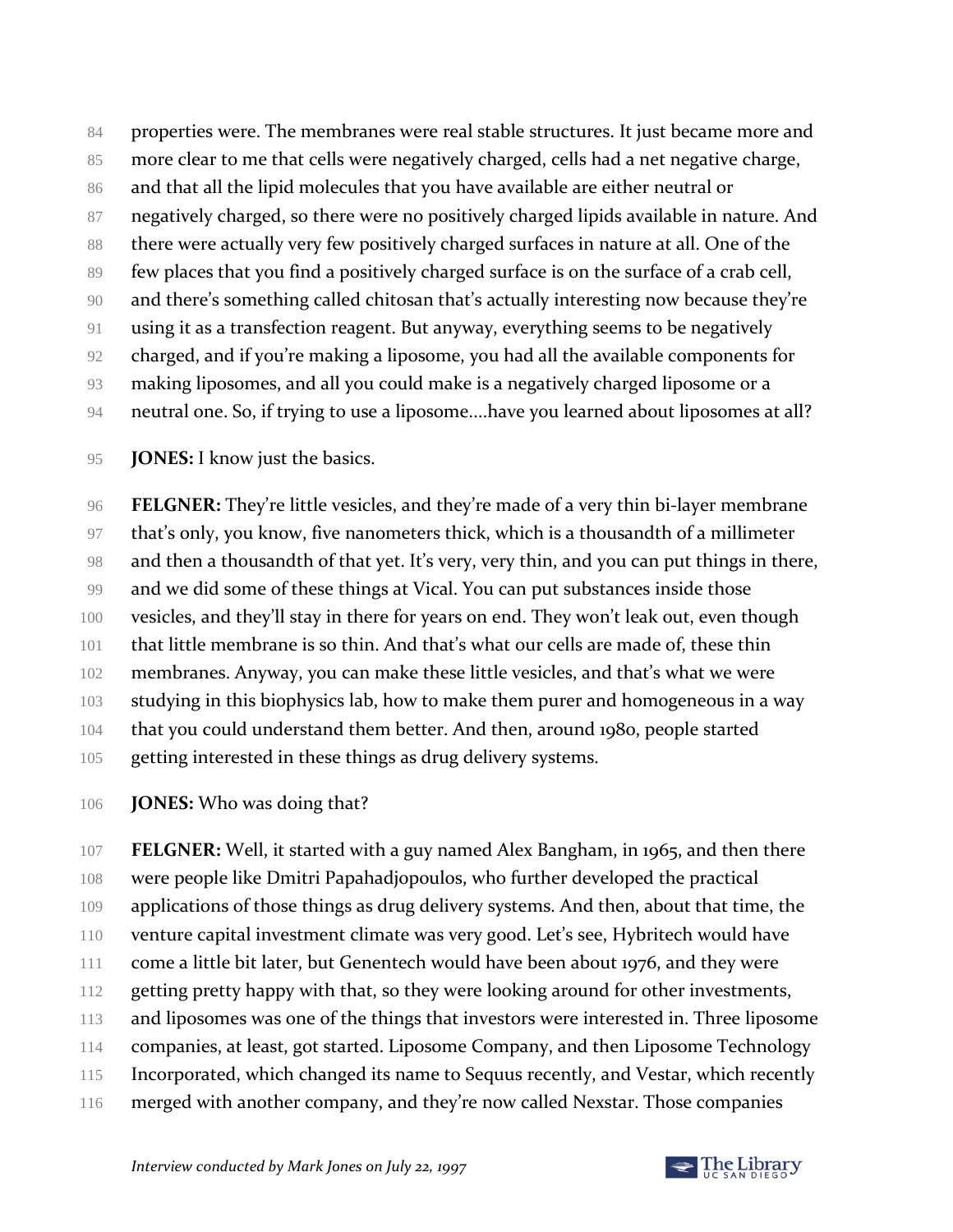- started right around 1980-81, and I was getting interviewed for working at those places.
- **JONES:** Let me ask you, while you were going through, doing the PhD and the 120 postdoc, were you thinking about a traditional academic career path?
- **FELGNER:** Yeah, I think so. I think I was, but I got called from these liposome

companies with this biotech opportunity coming up, and then I got a call from

- Syntex.
- **JONES:** Did these calls come through Thompson?
- **FELGNER:** Yeah, they were looking to take advantage of this potential drug delivery
- opportunity, and Syntex was interested in having a group work on that. So, I was
- 127 getting interviewed from those companies. I had an orientation towards patenting
- things. Thompson was always kind of amused by that. It never crossed his mind to
- 129 patent anything, to take some discovery and then think about what the potential
- opportunities would be, and then put that together into a patent. So, I was doing
- 131 that. It seemed natural to me to do that there.
- **JONES:** You filed some patents at that time? On work you were doing...
- **FELGNER:** In Thompson's lab. And then, the liposome companies. I remember being really amazed because there was this one, this one place I got interviewed, the Liposome Company, by Mark Ostrow. I know Mark, and you may run across Mark 136 Ostrow sometime. I think I've told him this little story, too. I remember feeling like I was naive. I was naive of the pharmaceutical business, and I was naive of this biotech environment. So, I went over to New Jersey and he picked me up at the airport, and 139 started telling me about all these wonderful things they were going to do with liposomes. They were even going to put interferon in a liposome, blow it up a 141 person's nose, and they were going to cure the common cold. And I was so amazed. I thought, 'Boy, I must be stupid. I could never do this.' So, I really felt like I needed to go to a professional pharmaceutical company and learn about how, you know, one 144 goes about this pharmaceutical business. It happened later that I realized that Mark needed that, too. And in fact, the Liposome Company developments were real slow, 146 among the liposome companies, and it got the investors very perturbed because they 147 had to keep making these investments year after year. And what was clear was...well, it seems like what you usually see is these dichotomies played out all the time, you

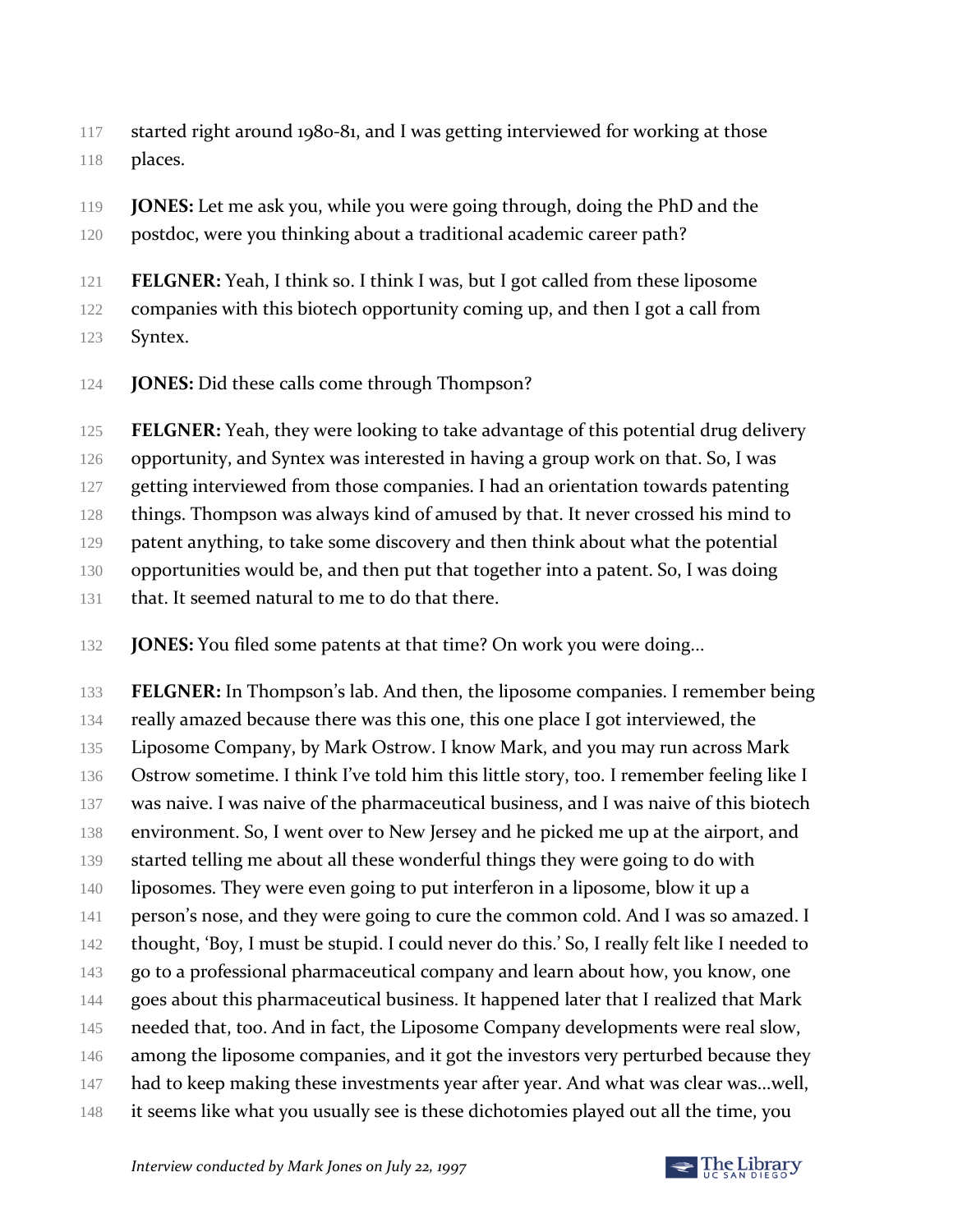149 know, two different groups with different points of view always fighting against each 150 other. So in graduate school, it was the sink or swim pragmatists versus the 151 academics. In this liposome company thing, it was the biophysicists who thought that 152 these pharmaceutical development people were ignorant, and just weren't intelligent 153 enough, and that they were going to be able to develop these things just easily, 154 because of all of the stuff that they knew, and then the pharmaceutical development 155 people probably just thought these other guys were crazy, you know, they didn't 156 know anything about the real practical issues of developing drugs. So, what happened 157 was, when the Liposome Company people, when they would go to meetings, over a 158 period of years, what would be revealed to them were all of these pragmatic drug 159 development issues. And then at the meetings, they would be shown this. You know, 160 they would show like a flow chart of how you should go about developing a drug, 161 which, you know, is Pharmaceutical Sciences 101 for the people who actually get 162 trained in that area. And so, the investors were investing in years and years' worth of 163 training that these people were going through, to just learn these things. But then, 164 you know, on the other hand, what was so hard is that you couldn't take that other 165 technology and put it in the hands of the conventional pharmaceutical development 166 people. They wouldn't do it, either. Well, I was at Syntex, and basically Syntex was an 167 advanced postdoc as far as I was concerned. I was there for six years. I wasn't a 168 postdoc, but that's what it was. It was a beautiful place.

169 **JONES:** You had a number of opportunities at the time. Why did you choose Syntex? 170 Was it because this would be like a postdoc and you would have a lot of freedom?

171 **FELGNER:** Yeah, I just went there and it's a beautiful campus, and all the people 172 were just like academic people who didn't have to worry about giving lectures, you 173 know. They had weekly seminars, all kinds of people coming through all the time, 174 and they had a beautiful library. And when I went there, I was constantly studying 175 because there would be seminars from people in different disciplines that I didn't 176 know, who I was just listening to, so I'd get this next new one, and I'd be in the library 177 trying to figure out what I had just heard, you know. So, in a very short period of 178 time, what you can do in a company like that, because there are so many disciplines, 179 there are all of your different sort of scientific categories, there's chemistry and 180 pharmacology and physiology and cell biology, and whatever else there is, so those 181 are almost like academic activities going on there, but then there is the pragmatically 182 oriented segment of the company involved in actually characterizing drug candidates,

# 183 metabolism and toxicology labs, and then all the people who are actually trying to,

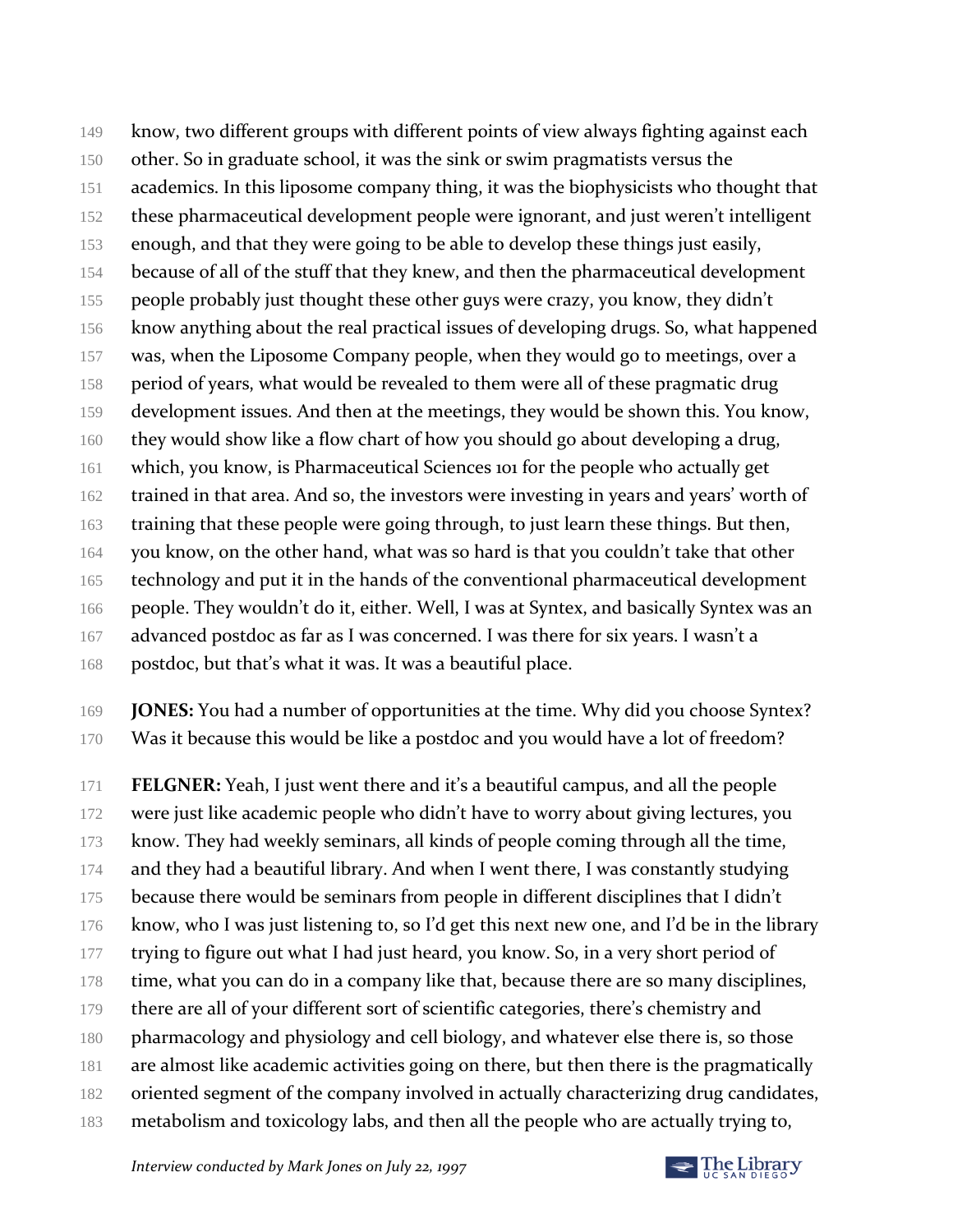- 184 once they've identified a drug candidate, they're trying to make sure that that can be
- put into a vial and then offered as a stable product, you know. So, you have a lot of
- 186 physical chemists who are making sure that those things are stable. So, it was
- 187 basically a six year education as far as I was concerned.
- **JONES:** But the work was somewhat more focused than it would be in an academic setting, certainly?
- **FELGNER:** Well, obviously, everything was focused towards drug development, yeah.
- **JONES:** And this was 1982?
- **FELGNER:** Six years I was there, until '88.

**JONES:** Can you recall your thought processes, did you perceive any kind of risk in

doing this as opposed to following the academic track? Did you think, for instance,

that if you got into this and found that you didn't like it, you know it's not for me,

196 that you could go back?

 **FELGNER:** No, actually, at that time, what I was thinking...it didn't take long before I was thinking that I was going to be a lifer, that I was going to be a Syntex employee 199 and that was going to be it. I got married and had kids and then I thought, that's probably going to be it, and it was fine. I thought that everything is going to be just fine, there's no problem here. Then my wife, who was working at Syntex, went to 202 Genentech, and then we got exposed to the biotech atmosphere, which was really cool. So that was one thing that was going on. The other thing that was going on was the science at Syntex, which was related to this issue that I mentioned earlier about positively charged liposomes not being available, and all cell surfaces having a negative charge. I felt that there would be a good opportunity, they had a lot of good chemists there, and I thought that maybe they could make a positively charged lipid.

**JONES:** So you could send it to...

**FELGNER:** Send it to cells, and they would just merge with cells right away. It would

- be a real good delivery system. So the chemists made those compounds and we
- patented those, a whole series of compounds. Then I set out to test their utility in a
- whole bunch of different applications, and one was to see whether or not we could
- 213 deliver DNA into cells with these things. And there, the first thing was, we had good
- molecular biology there, so we could get good plasmids. And I had Hardy Chan make

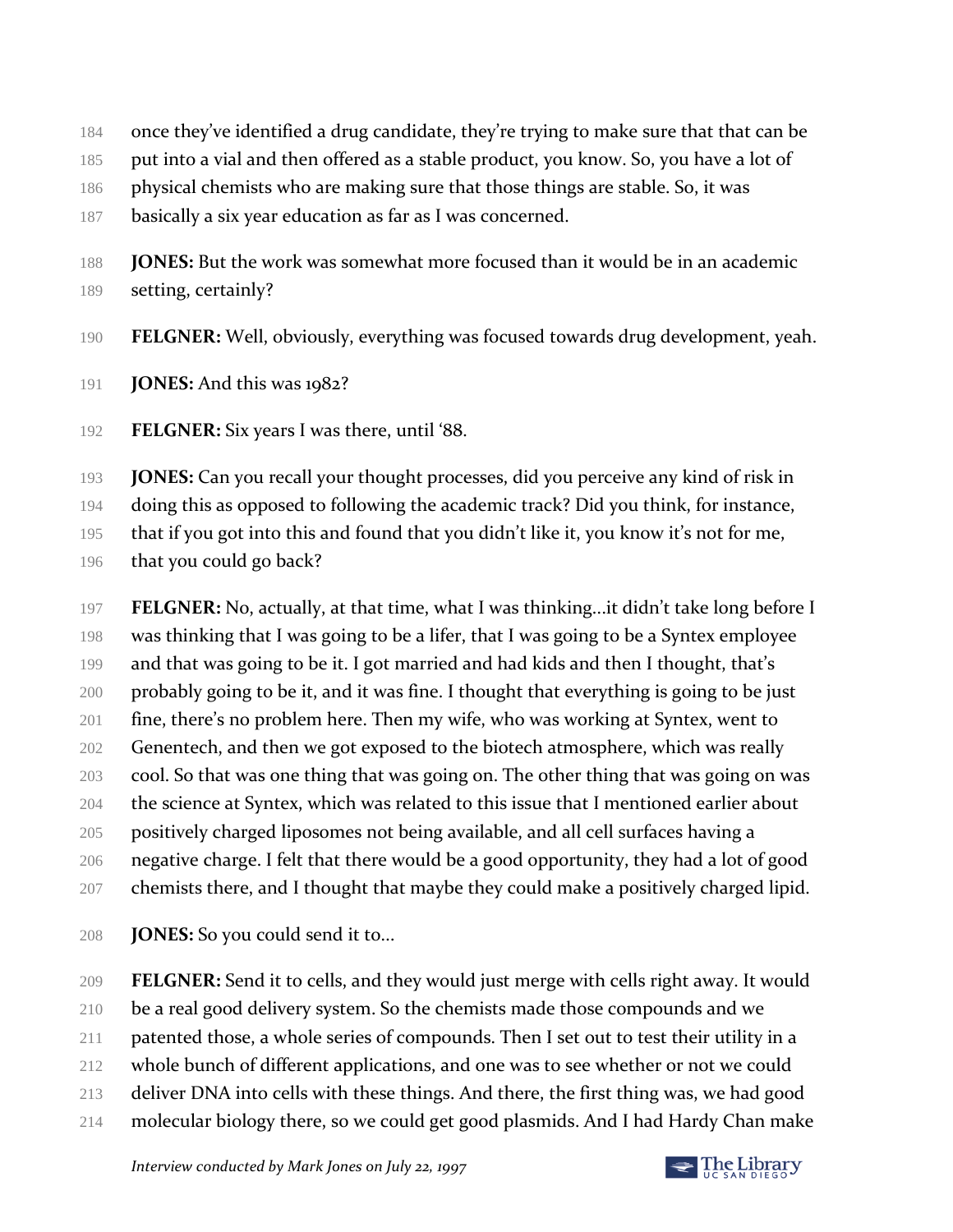up some plasmid for me, and then mixed up these liposomes with the DNA. The first 216 thing that was really unusual about that was that when I combined them, what I thought was going to happen was that everything would aggregate and agglutinate, like sometimes you see with antibodies and antigens, when you mix them up, you just get a an aggregation in there. And what was surprising, and it probably doesn't seem that earthshaking today, but it didn't aggregate. You know, it formed a nice suspension. It maybe made a little side event, something going on, and then it just 222 sort of cleared up. And I thought, 'My God! Are they not interacting? How could this be? They must be interacting,' because the DNA is so highly negatively charged and these things are so much positively charged, they must be interacting, and so, we ran a little experiment and showed, 'Yeah, OK, they're interacting.' But what happened was, they got together in a very organized way, not just a disorganized gammish in 227 there. They formed new entities, so now the DNA was wrapped up in this lipid and it had a nice little...maybe something like a virus-like structure. So, that was real exciting, but that was before we found out anything about there being any kind of gene delivery activity, and I brought in an intern, a summer intern, an undergraduate 231 intern, and she knew how to run some of the enzymatic assays that we needed to use to look for gene delivery activity, and she did the first experiment, and right away it worked, so we could deliver genes into cells.

- **JONES:** What year was this?
- **FELGNER:** That was around 1984. So we patented all this at Syntex, and then
- published on it. And these guys got wind of that result, Karl Hostetler, and Dennis
- 237 Carson, and Doug Richman, and they had their own ideas about what they wanted to
- do for Vical, to do this nucleotide anti-viral project with liposomes.
- **JONES:** Did you get in contact with them early on?
- **FELGNER:** Well, I went to a meeting, I went to one of these Gordon conferences, and
- it was on something like, I don't know, smectic mesophases and crystalline
- 242 structures, or something, and I go to the meeting and here is this MD, Karl Hostetler,
- over there, and what's he doing at a bizarre conference like this? I sat next to him and
- 244 he said, 'Why don't we go out and play golf,' so I went out to play golf with him, and
- 245 he tells me that he's interested in setting up a company down here in San Diego, and
- 246 that they had these ideas to do. And I told him he's crazy, you know, to set up a
- company, he doesn't know what he's getting into, that this deal sounds just like Mark

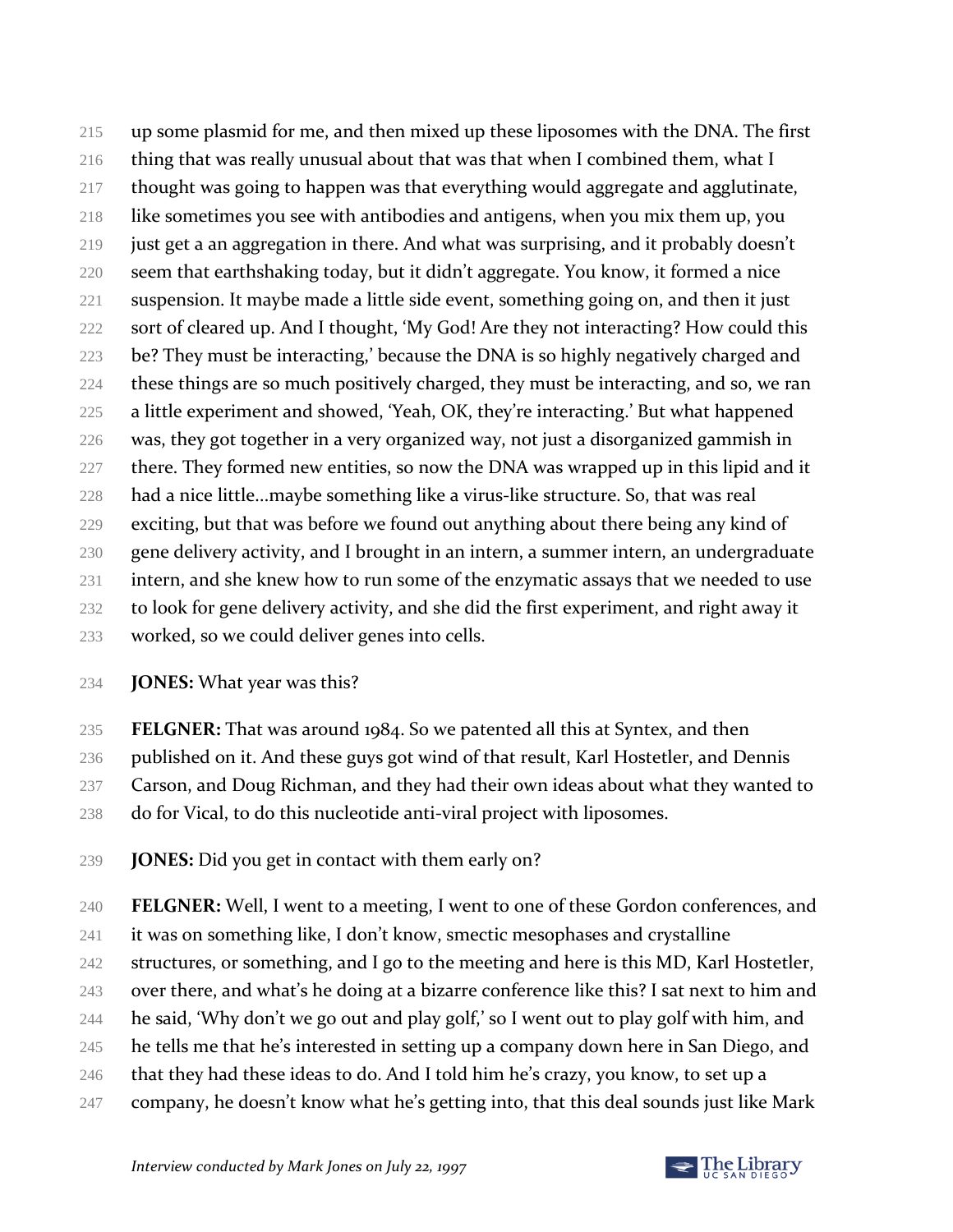Ostrow all over again. You know, drug development you should leave to the big 249 pharmaceutical companies. I don't know, we kept on talking, I guess, that week, and 250 got together a couple of other times, and I think that the people that founded it figured that I could do this drug development project, and they also thought on the 252 backburner, this gene delivery stuff might be able to come along. Well, at the same time at Syntex, I felt that Syntex, that it would be well for Syntex to invest in the gene delivery opportunity, and they felt that they wanted to show that they were glad about what I was doing at Syntex, and they were working on trying to figure out how to come up with some kind of promotion, and the promotion they wound up doing was offering me was to, basically, I was going to stop doing everything that I did 258 before and I was going to now become really valuable to the company...

**JONES:** As an administrator?

 **FELGNER:** Yeah, I was going to go into the pharmaceutical development area. And the people that were working with me were going to have to change what they were 262 doing, and they weren't really keen on that either, and so they offered me the job, and then they said, 'We're going to find you a new home,' and here's what it is. The next 264 day I went home and talked to my wife about this job down here, and we agreed to 265 come down and take the job here, and so the next day, I went up to the, actually, I guess it was the President of the company, John Freed, and I said, 'Well, I found that new home, and it's in San Diego,' and so, I just came down and we started to set up the labs down here.

- **JONES:** Had Syntex devoted resources to developing the gene delivery, or were they 270 just basically looking at the liposome technology for drugs?
- **FELGNER:** They felt that the gene delivery technology, a number of people expressed 272 the opinion, who had some authority, that gene therapy was for the year 2050, and it wasn't something that Syntex was going to be developing.
- **JONES:** And that was a big part of your decision, that you wanted to pursue that and they weren't going to?
- **FELGNER:** Yeah, and I felt that the gene delivery was something that needed time to
- 277 develop, and I thought that 1995 was probably the right time. And I thought that
- Vical could be a good incubator for that technology, so I went to the Board and asked
- them for, Tim Wollaeger, for money and support for that thing to go on as a

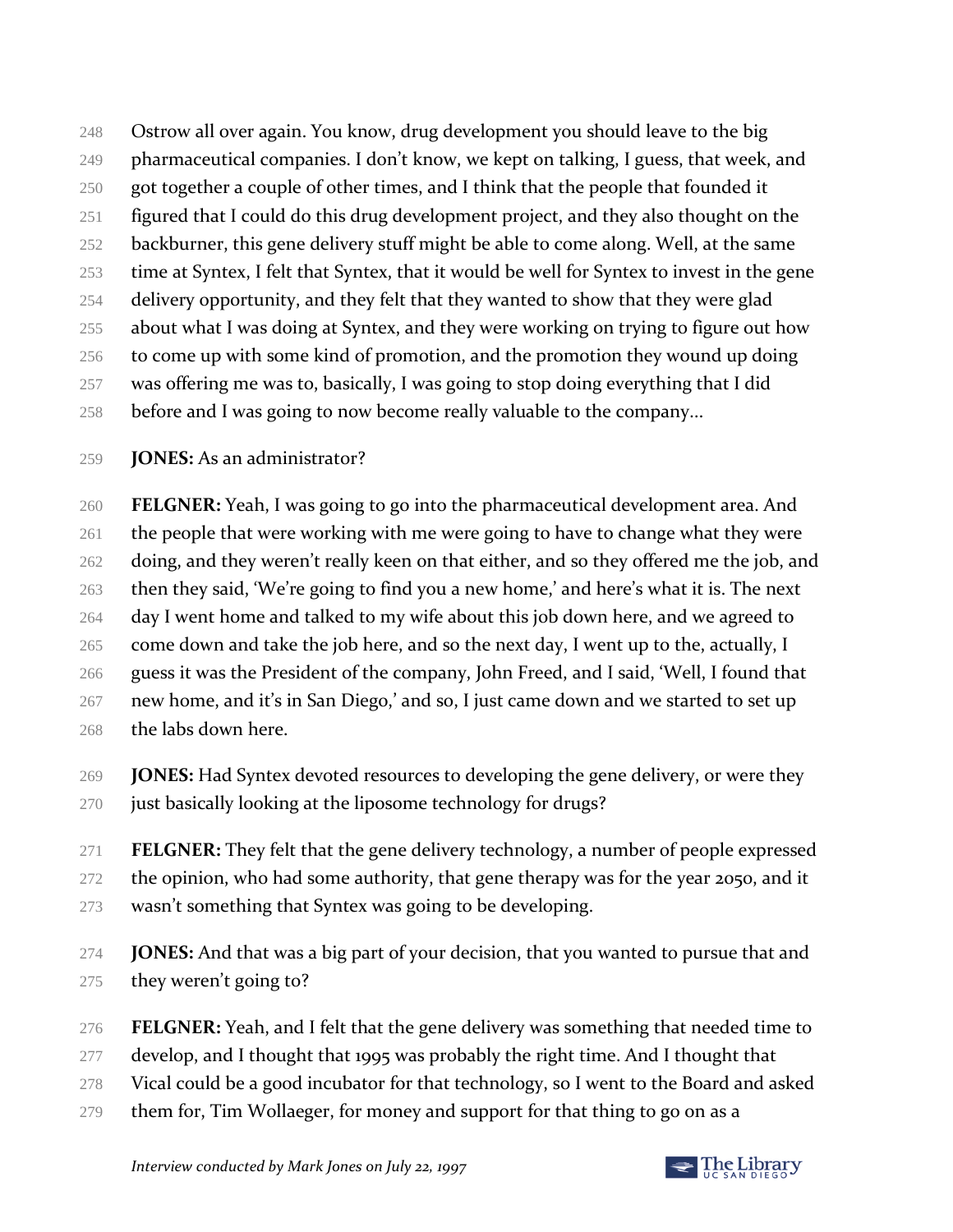backburner project. They agreed, and we funded the Jon Wolff lab to do studies in animals. We didn't have an animal colony at that time, and we didn't have staff with molecular biology experience and stuff like that, so, Jon was interested in carrying on with that. I ran into Jon because I went over to Ted Friedman's lab, and I had spoken with Ted on the phone, because these cationic liposomes that were able to deliver DNA into cells became a real popular transfection reagent, which I arranged while still at Syntex to get BRL, to get GIBCO BRL [Life Technologies] to sell those as reagents for molecular biologists, because I started sending them around gratis to people all over the world, and pretty soon, I was sending out hundreds of shipments a year, you know, and so I inquired and BRL picked up on the reagents, and they did an agreement with Syntex. Now, in remembering that agreement, there was this, they got a percentage of the gross sales, and as their sales increased, Syntex got a higher percentage all the time. So, for like a hundred thousand dollars in sales, they only got 10%, but when it was five hundred thousand, it went up to 15%, and when it was over 294 like three million dollars, it topped out at like  $30\%$ . So,  $30\%$  of their sales were...because nobody ever figured, at that time, they probably figured, well, it's 296 probably pretty safe, it's not going to go up that high. But it didn't take long, and they were sending, every year, a million dollars over to Syntex, or more, on the sales of those products. So, they were real popular products. And so, I found out about the 299 gene therapy business just by talking to these people who wanted to use these reagents, and had different interests, and Ted Friedman was one of those people, and I spoke with him. So, when I came down here, knowing that he was in the gene therapy area, I thought I'd go over and visit and see what he had going on, and Jon Wolff happened to be in the lab, and Ted was not. So, I talked with Jon about...

**JONES:** He was at UCSD?

 **FELGNER:** Yeah, in Ted Friedman's lab, working as a postdoc there. And we talked about this project and it was to see whether these same reagents that worked in cultured cells, whether they would work also in animals. And then he said, 'OK, I'm moving to another lab. I got a job as a faculty member at Wisconsin and I'll be able to do this project beginning January 1st, 1989.' So, he got everything worked up and we made up formulations and sent them over there, and he tested them in animals, and right away, we got gene expression. The expression that we got, most of it was in the muscle. When we injected muscle it was the best, and then we did experiments leaving out these liposomes, just using the naked DNA. And that worked as well as

anything else we had.

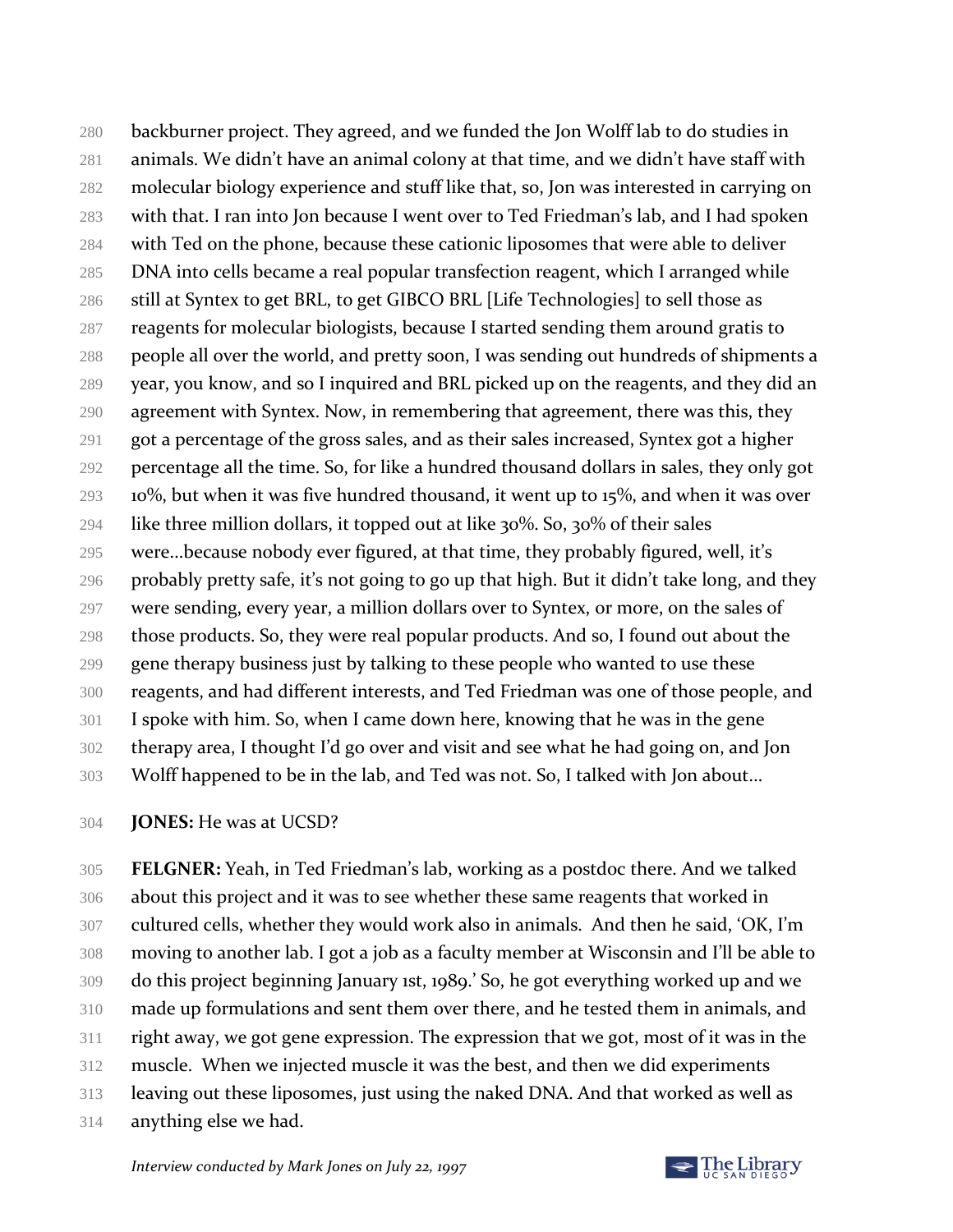**JONES:** Do you remember how you came up with the idea of doing that? Because nobody had done it before, and nobody thought it would work.

 **FELGNER:** Yeah, well, the idea of doing gene therapy without viruses came from our experience in working with this lipid reagent which was able to deliver genes very effectively in cultured cells, and where this work was being done in a pharmaceutical company, we were thinking, 'Well, we've got this in a vial.' I mean, here is our lipid and our DNA and they're all in a vial. It looks just like a drug, you know? And what people do, still, today, at a pharmaceutical company, is they have things that they test in cultured cells. And they say, 'Well, OK, it's doing what its supposed to do in the cultured cells, now I'll take that thing into an animal, and see if it works in an animal.' So, we used that same kind of thinking with these reagents. I mean, other people were concentrating on the cells and not the product. Because we were in a 327 pharmaceutical thing, we were concentrating on the product. We said, 'Oh, it looks like we have a product here that might be able to deliver genes, that does deliver genes into cells,' and this is how people do things in a pharmaceutical company, you do things on cells, and if it works on the cells, you go to the animals. So, our next step, when I was just coming to Vical, was to get those things into the animal. So, we went ahead and put those in the animal and right away, we got as much as expression as we were used to seeing in these cultured cell systems, so we were very excited and started drafting the patent. The thing was, it was exciting to be able to see the expression, but it wasn't a home run at that point because we thought that it was something that required cationic lipids, and Syntex owned the first cationic lipid patent. However, I was aware that that patent would allow other groups to come in and develop other cationic lipids that were not claimed in that one, because the Syntex was not claimed broadly to exclude any and all cationic lipids, and that is kind of an interesting twist. In the biotech environment, if you would have made a discovery like was made at Syntex, if that was done at a biotech company, you would patent absolutely as broadly as you possibly could in order to exclude all competitors. In the pharmaceutical business, though, it was a collegial environment where all of the people in the different pharmaceutical companies sort of worked together to keep 345 a good pharmaceutical, and not a combative pharmaceutical environment. So, in patenting, they would patent compounds that the chemistry department at Company A felt that they could do a good job on, and they'd patent, you know, those compounds, and then they accepted the risk that another company would come along and patent their series of compounds. So, these cationic compounds that were

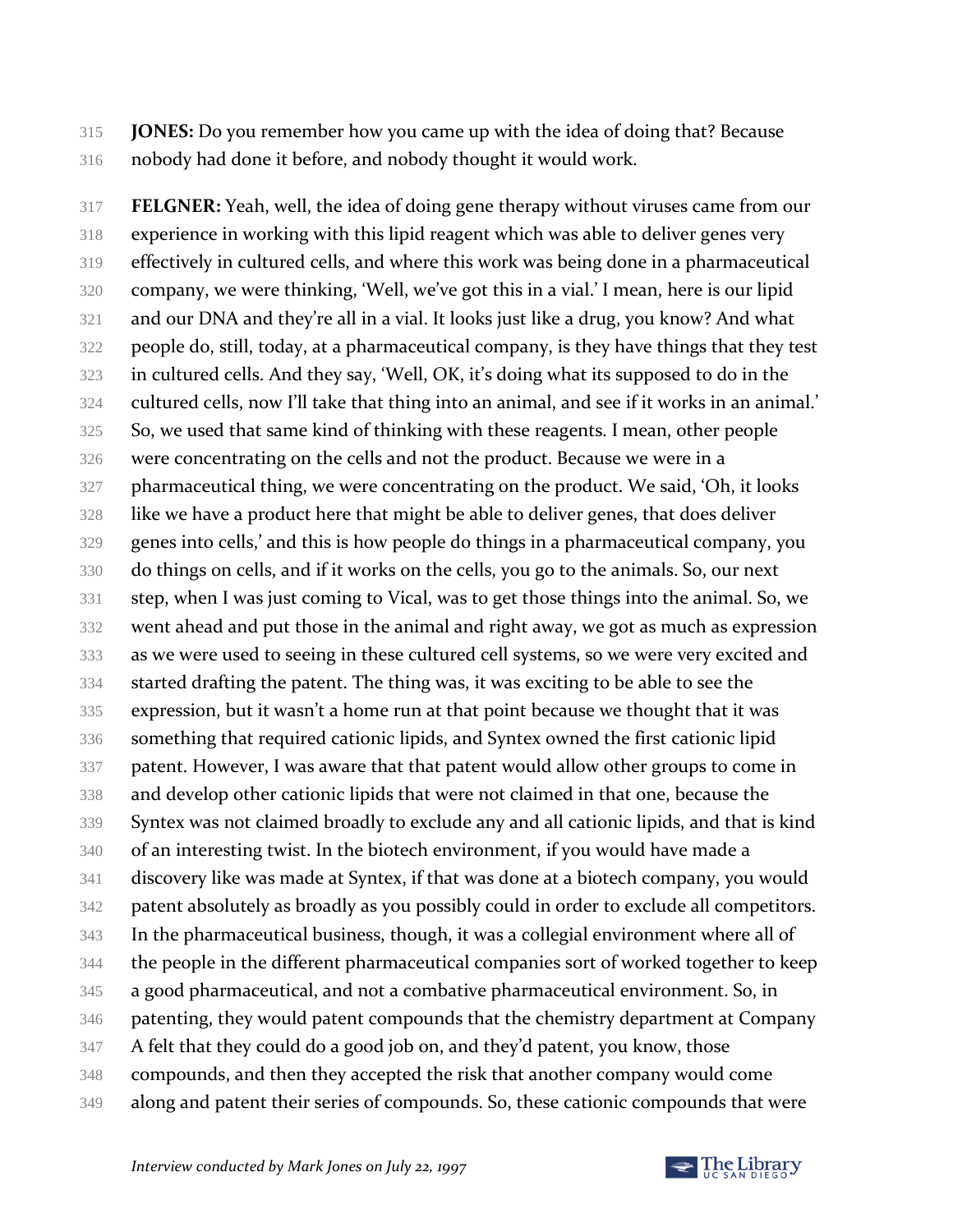- made at Syntex, that were so good at transfecting cells, that patent was a compound
- patent on a restricted set of compounds and not meant to exclude all competitors
- coming in. So, this is where we were. When we set up the initial experiment, we said,
- 'OK, if we're going to make a business out of this at Vical, it's not really going to
- interest the investors that much because, yeah, we've got our compounds,' I mean, we
- made some of our own compounds that weren't in the Syntex patent, 'but there's
- going to be Syntex out there, big old Syntex, and they could just jump all over us.' But
- then, very quickly we found that we didn't need the lipids in there. So then this
- patent all of a sudden had much greater significance. We knew that we could make a
- naked DNA patent, and that was completely as broad as could be, excluding anybody
- else, and now we had a basis for a new biotech business.
- **JONES:** So, initially, the work that you were doing was sort of a secondary project.
- Was the main project at the time Doug Richman's stuff with AZT?
- **FELGNER:** Yeah, AZT and liposomes, that was the main thing.
- **JONES:** Did those guys recruit you to Vical because of your expertise in liposomes?

 **FELGNER:** Yeah, they felt that I could do that project, to encapsulate the AZT in liposomes and develop a product, so there was a technical challenge, to develop a 367 pretty complicated delivery system, and a pretty complicated formulation. They felt that I had the know- how to carry that out. And I did. We did exactly what we were intending to do for Burroughs-Wellcome, under contract, that whole thing proceeded for three or four years.

 **JONES:** You were doing the naked DNA experiments and then Burroughs-Wellcome sort of killed the AZT project, right?

 **FELGNER:** We got all the way through, we did our job, the product went into 374 production at Burroughs, so that they knew that they could make the product 375 according to specifications. We tested it in animals and tox studies and everything, so 376 all that was done. Then they had to make a decision whether or not they were going to develop this product. So it was a product, but they decided that it was not a market that they wanted to go into at that time. It was going to be, it was always going to be, an IV, an intravenous product. It was probably going to be a drip, you know, and it became clear that, you know, a lot of their patients were living under bridges and stuff like that, and they didn't see, you know, that they were going to be really able to

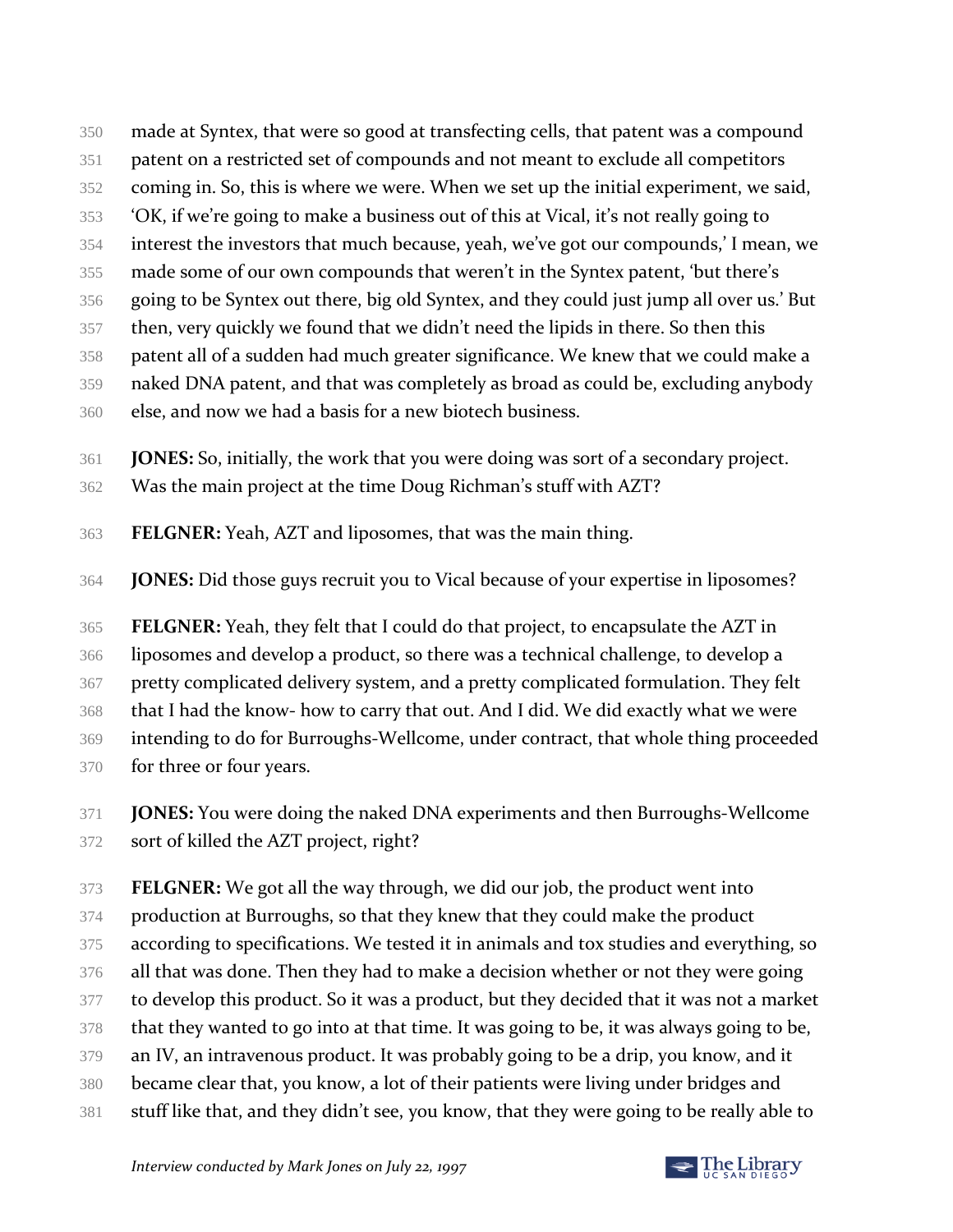- offer that type of a product. Plus, there were other things coming along. After three years, four years, went by, other things started falling into place.
- **JONES:** Was it the case that after that, you know, if that wasn't going to be developed, if Vical was essentially done, was it the case that the company was looking around for what to do next and the naked DNA project was ready to go?
- **FELGNER:** I think that at the time it was more difficult than that because they were
- crashing head on into each other, and it was, 'Are we going to do this, or are we going
- to do that?' And the original founders certainly didn't want to give up, it was very
- difficult to give up the original basis for founding the company. And it was an
- excruciatingly difficult time for everyone on the Board. You know, the Board
- members understood that they were funding Vical to do this nucleotide anti-viral
- project, and that's what they had assimilated. And they didn't have, in their minds,
- they were not prepared for the possibility of a gene therapy business. I think the
- original founders and I thought that it would come along, but I wasn't thinking until
- 1995, so I didn't think that we really would have to bring it up yet. So, it was a
- backburner kind of thing. The Board members then were always asking, well, 'How
- was this nucleotide anti-viral project going to make money for Vical?'
- **JONES:** Who were the Board members involved?
- **FELGNER:** Oh boy, well, Ted Greene and Tim were both on the Board at that time,
- and oh geez, I don't know. We had twelve Board members. That was another
- amusing thing. How can twelve guys, all with egos as big as a house, ever come to any
- kind of agreement? Anyway, what happened was, eventually Sequoia was one of the
- key groups there, and they couldn't go back to their partners and keep asking for
- more money, finally. Meanwhile, though, there were these other venture capital groups like Venrock and Kleiner-Perkins that hadn't invested in Vical, but were
- extremely interested in the gene therapy opportunity.
- **JONES:** Do you have any knowledge of how they got interested? Who sold the idea to them? Was it Tim and Ted?
- **FELGNER:** Well, actually, do you know Alex Barkus?
- **JONES:** No.

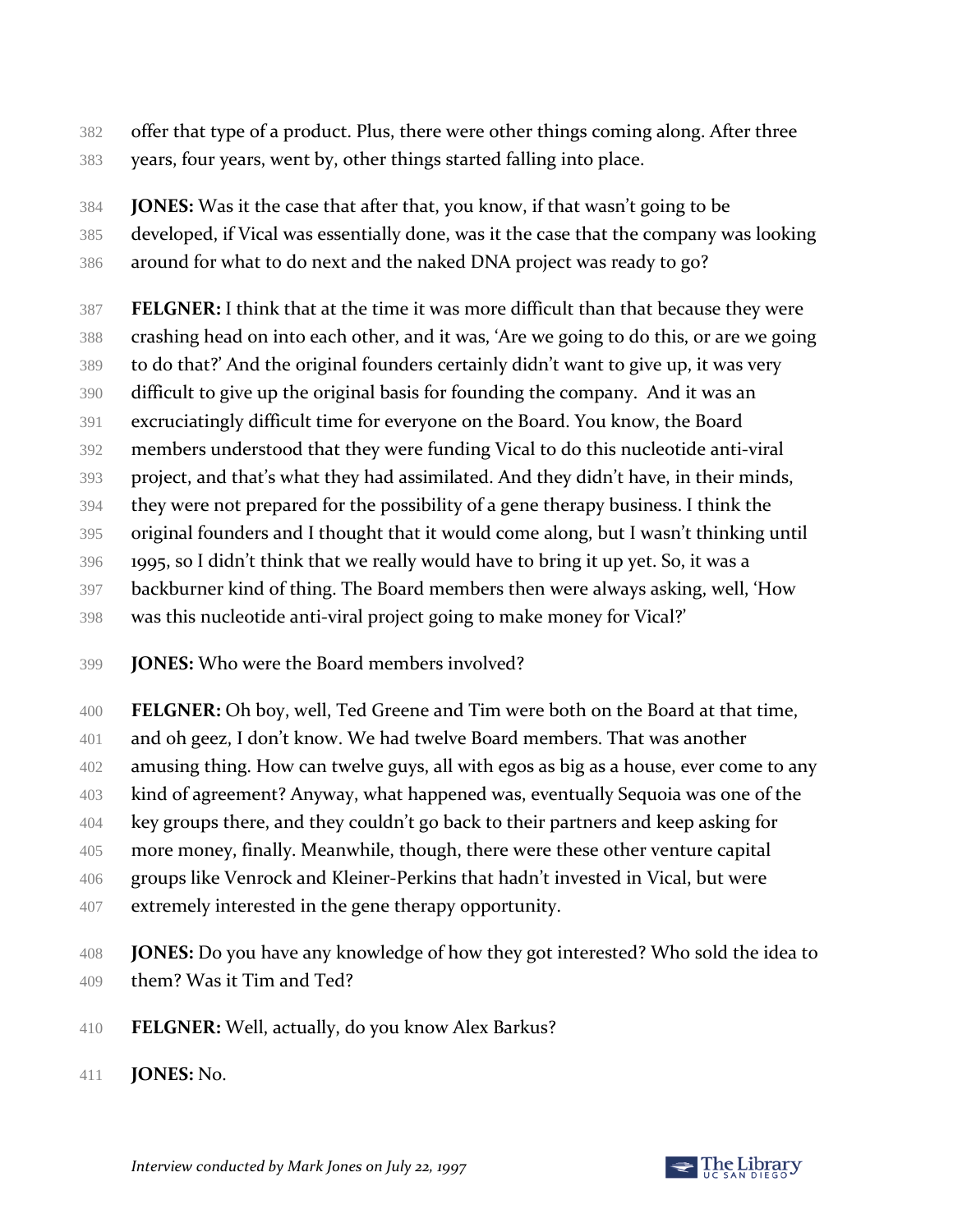412 **FELGNER:** You should probably call Alex Barkus. Alex, I don't know how much he 413 will tell you about it, but, you know, I had many late night phone conversations with 414 Alex who was working with Kleiner-Perkins at the time. Maybe he's still with Kleiner-415 Perkins, but he really understood everything that was going on at Vical at the time. 416 He understood the nucleotide anti-viral business and he understood the gene therapy 417 business that was coming along, and the opportunity there. So, while there was all 418 this turmoil around trying to figure out how to restructure Vical, one thing that came 419 out was that we were going to have two divisions. So, we had a gene therapy division 420 and we had a nucleotide anti-virals division. But then you had to fund these 421 businesses, so you had to get investors who understood it. So, it was an opportunity 422 for Alex and Venrock to come in. And eventually, Alex, with all the negotiations and 423 everything, Kleiner-Perkins got pushed aside. They decided not to invest and 424 Venrock took the leading position and funded it. Then the terms of their funding 425 were that the nucleotide anti-viral technology would be divested. It would be sold off.

- 426 So, it was sold, and several million dollars came into the company.
- 427 **JONES:** Who bought it?
- 428 **FELGNER:** Most of that went over to Vestar, which then became Nexstar.
- 429 **JONES:** And Karl Hostetler then became involved with them?
- 430 **FELGNER:** Yes.
- 431 **JONES:** Now originally, the company got started with Karl's work on calcitonin. His
- 432 idea was to put calcitonin in a lipid envelope, I guess, but that didn't go very far? By
- 433 the time you came into the company, had that been completely abandoned?
- 434 **FELGNER:** We had work going on in the calcitonin area. Yeah, we identified a 435 number of potential opportunities with calcitonin and liposomes. But where the 436 funding came was from Burroughs-Wellcome. We got about four years' worth of 437 quite a bit of funding.
- 438 **JONES:** So, there wasn't much money around to do that work?
- 439 **FELGNER:** No. It wasn't separately funded. We kept trying to look for partners. I
- 440 mean, when we would go to potential partners, we would present the whole package,
- 441 and calcitonin was in there and we kept accumulating data on it. But the nucleotide

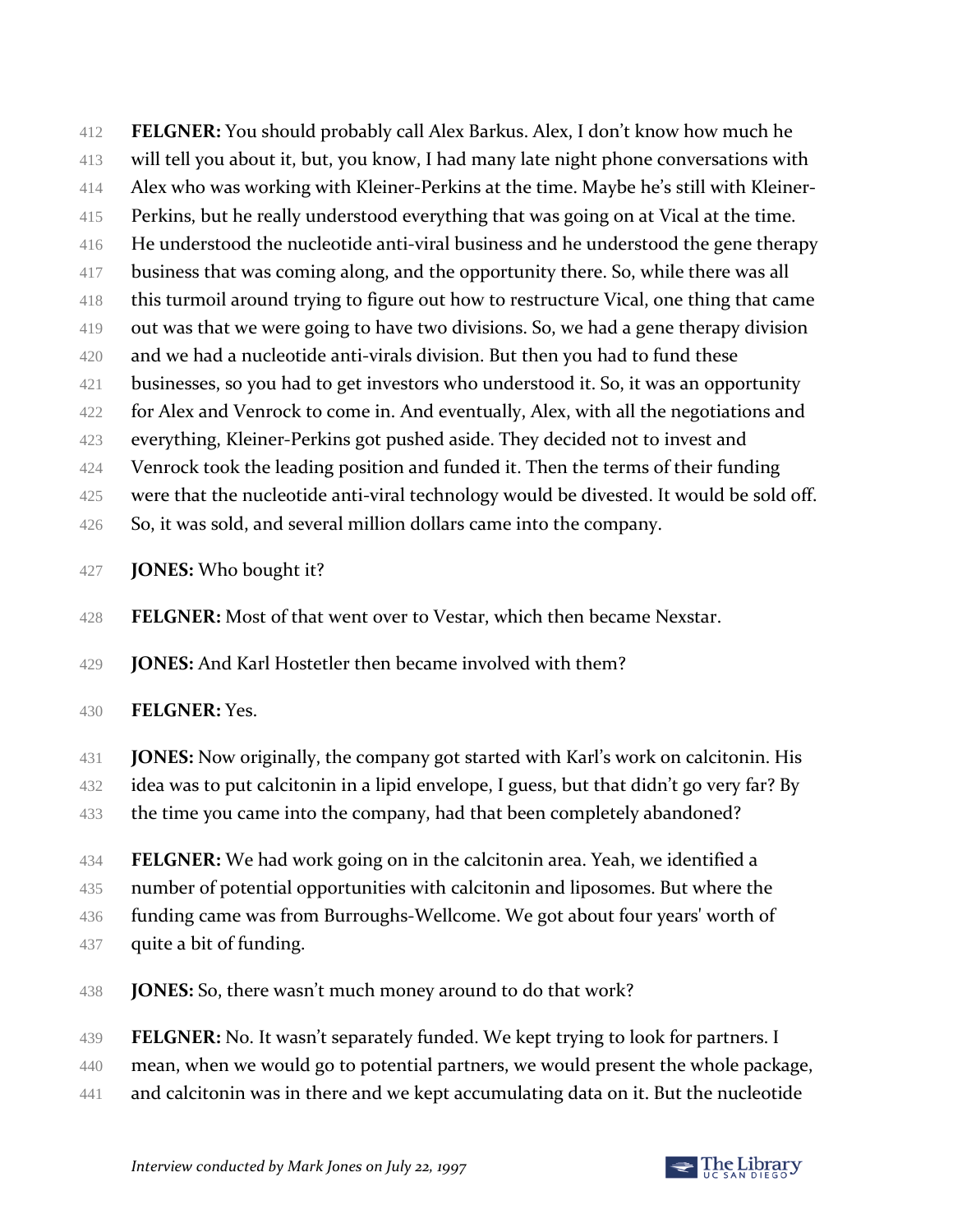- 442 anti-viral technology was bought. The calcitonin technology was never bought by 443 anybody.
- 444 **JONES:** Well, let me just back up a little bit. When these guys were first recruiting 445 you to come here, now, did that seem like a risk? I mean, by now, you had a family, 446 right? And you were at Syntex, which was secure.
- 447 **FELGNER:** Well, you know, yeah. I mean, we dealt with that, my wife and I. But a 448 couple of years earlier, my wife had made the jump to Genentech. And that was really 449 fun, you know? We had a good experience there. So, yeah, sure we thought about this 450 risk thing, but we came to grips with it. I don't know. We just felt really confident. 451 When we came here, there was nothing but the lab space, and we built up the labs. I 452 guess I was concerned about practical things, about whether or not the lab would 453 have the resources that we needed, like 'What if we run out of pipette tips?' Things 454 like that. 'What do I do if I need a glassblower,' or, 'What do I do if I need some lucite 455 cut?' You know, things like that. But then, in coming down here, one of the surprises 456 was that we were able to fill out the lab in a matter of a couple of weeks, and we were 457 able to get all of the equipment in, and we were doing experiments. There's 458 infrastructure here. This is such a center of research activity, that the vendors go out 459 of their way to make it as easy as possible for all of our companies to work here. So, 460 this is one of the things about the San Diego area, there's this infrastructure that's in 461 place to allow companies like this to be able to work very smoothly. All of these 462 logistical details, about getting animals, or building up your facility and getting the 463 plumbing right, you know? The architects here know what the government 464 regulations are for the kind of sewage system that you need to dump your washings 465 from the animal cages down into the sewage system. All of these things, there's just 466 this network, that you just sort of fall softly down into when you come into the Bay 467 Area. That was what worried me. You know, I felt confident about the project. I really 468 felt that the AZT project was going to work out, and I was right in the sense that we 469 could do what we wanted to do, and, in fact, it worked in the animal models, but it 470 didn't become a product that went into for other reasons that related to the market 471 and the patient population and other drug entities that came along that meant that it 472 wasn't going to hit, you know, it wasn't really going to be needed. So I was really 473 confident about all of that, about that part.
- 474 **JONES:** And you had a good impression of the people who were involved?

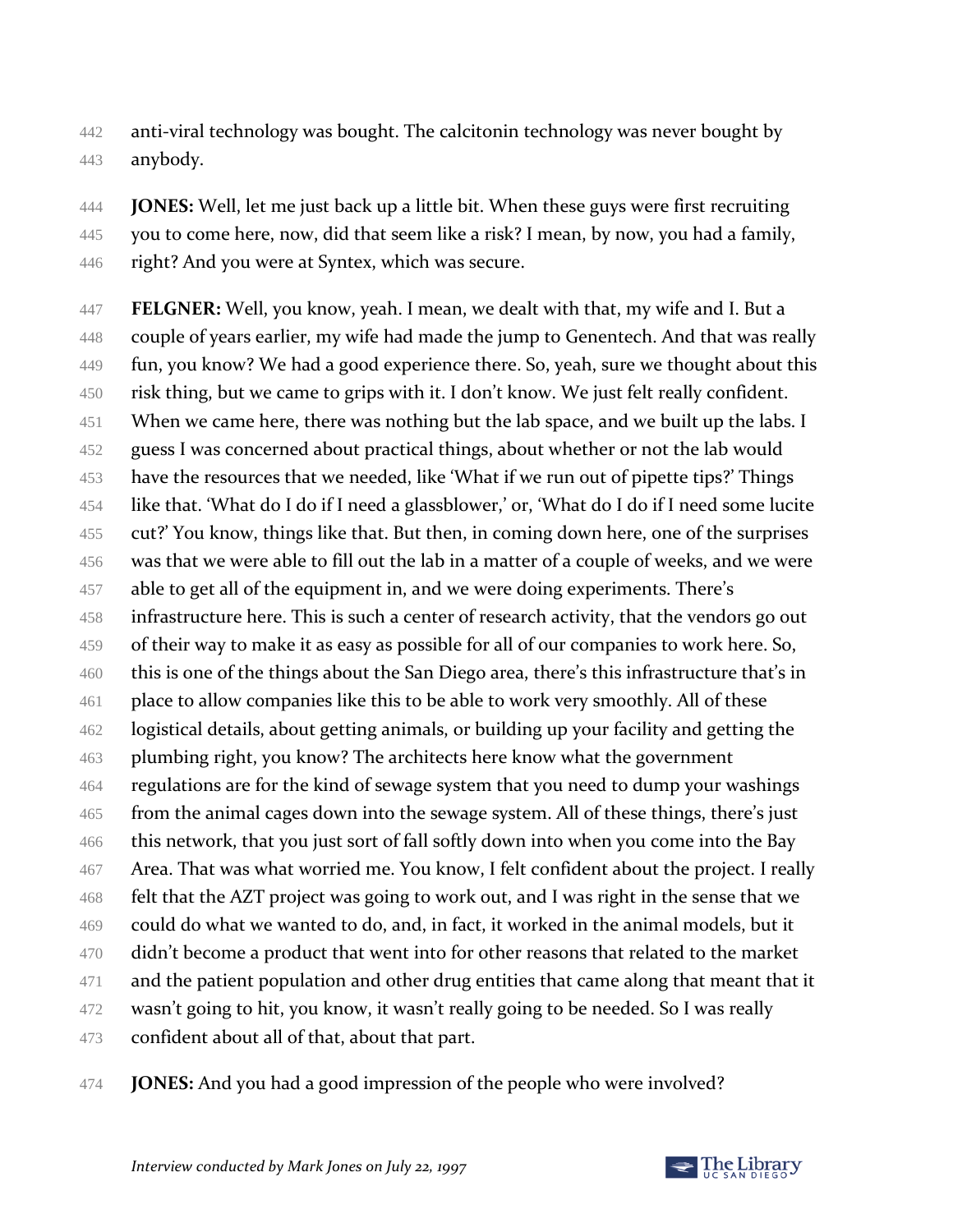**FELGNER:** Yeah, oh yeah. I felt really comfortable with Karl, and with Tim, and with Ted, you know. Yeah, I mean, they didn't project any sense of concern, you know, or 477 anything like that, when we came down here. One of the things that they said was, 'It's just like Syntex here, you know, except that everything's spread out and you have 479 different names on the different companies. But it's going to be like one big company.' That was one of the sort of funny things. They would send out this idea like, whenever there was an opportunity for some synergy between two companies 482 like, say, Vical and Cytel, it would be really easy to, you know, get everybody together and work together, and, you know, create a new joint venture and then, things would just move much faster here, even than they would if you had two different departments at Syntex, you know, you wouldn't be able to get together in the same way. Now, I've never seen one of those happen yet since we've come here. But, I don't 487 know, I guess that the other thing we thought about is, we thought about, 'Well, how many of these companies actually go under, and the people end up in the street?' And it doesn't happen that much, you know. It doesn't happen that often. Somehow 490 people manage to do what they need to do in order to keep these companies going. Now, in retrospect, it looks like we were geniuses for coming out here, because 492 Syntex is down the tubes now, and our friends that we have still over there, you know, they say it's miserable. There really wasn't any sign when we left that there was 494 going to be that kind of turmoil over there, but it didn't take more than a year or two 495 after we left, not because we left, but because of all of the other things that were impacting us in this business, you know, it just went down in the dumper. So, it was 497 great that we left before all of that stuff started happening. That wouldn't have been fun at all.

 **JONES:** What was Dennis Carson's role in this? I know that you collaborated with him later. Was he very involved in the early stages?

 **FELGNER:** Well, Karl brought in Dennis and Doug. You know, when you're starting a company like this, you have to have some kind of critical of mass, and what is it going to be? Well, you know, bringing in some people that have reputations. Karl is really an entrepreneur. Doug and Dennis aren't entrepreneurs, but they had reputations, you know, they had strong scientific reputations, and he merged them together to make sense out of what the three of them were doing. And they were friends, they got along well. Dennis understood the potential for the gene therapy opportunity and one of the key things that he did was when we made the naked DNA discovery, he

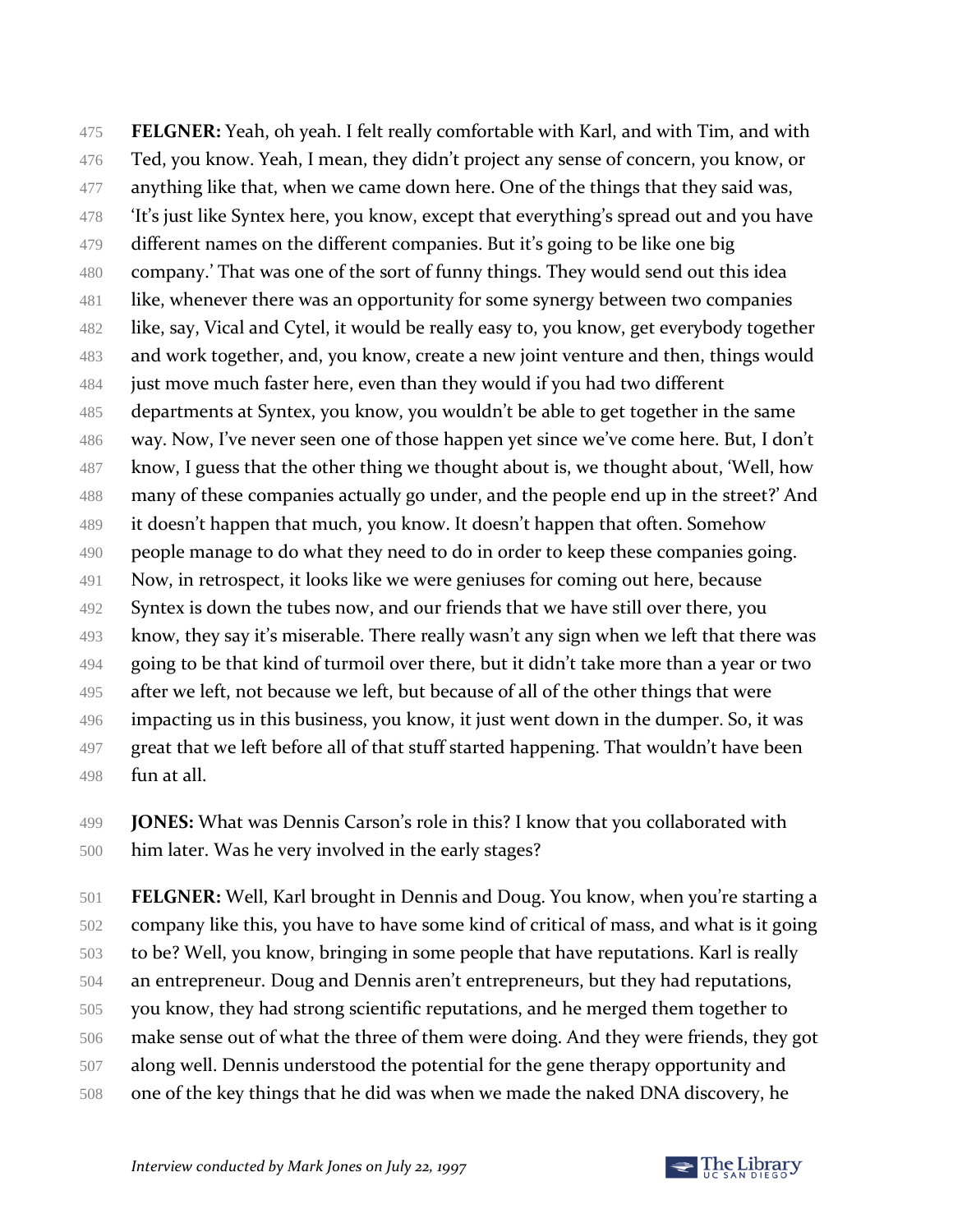- drafted a letter to the Board to affirm the significance of that finding, so they were hearing it from a different source, a source that they respected.
- **JONES:** Let me ask you about organizing research here. You've been in academic
- settings, you were at Syntex, which was a pretty big, you know, maybe not one of the
- biggest, but still a big pharmaceutical company, right, and this was a little rascal
- start-up where you have to put a research program together. Did you do that with
- any kind of plan? What was the idea of how you would do it?
- **FELGNER:** Well, yeah, the plan and the staffing was very, very focused, and we brought in staff that were necessary to carry that out. As far as separating academic from industrial research, I don't separate it that well, which is a problem on both ends, whether you're talking to an academic or an industry person, because one guy's idea of what's focused may be different from somebody else's. What we had to do with that project, I knew that we would succeed, but I don't know exactly what was going to succeed. So we had to set up a huge matrix of different formulation variables to look at, and then set up a system for getting through and examining all of those different variables, so that we could get down to one. Now, somebody could have looked at that and said, 'Shit, this is much too broad,' you know, 'Why are you doing all of these zillions of different variables?' And, you know, to me, we were doing it to be sure that we would succeed. And to somebody else, they might figure, well, you should just pick one, something like that. It's easy to get, you know, from a certain perspective, it wouldn't be, somebody would have thought that it was not focused and there were unnecessary things done. But through this process, we covered all these areas, and we learned a lot. We learned a lot that is of academic interest. And sometimes, almost sometimes, it seems that sometimes pragmatic types will even downgrade something because you learn something academic out of it, something of academic interest. Because if you learned something of academic interest, then you must not have been focused. But I think that if you're too narrowly focused, you can sometimes end up in dead ends, and then you get to where you're trying to go as quickly.
- **JONES:** Have you disseminate this stuff? Have you maintained ties with the academic community and published this stuff?

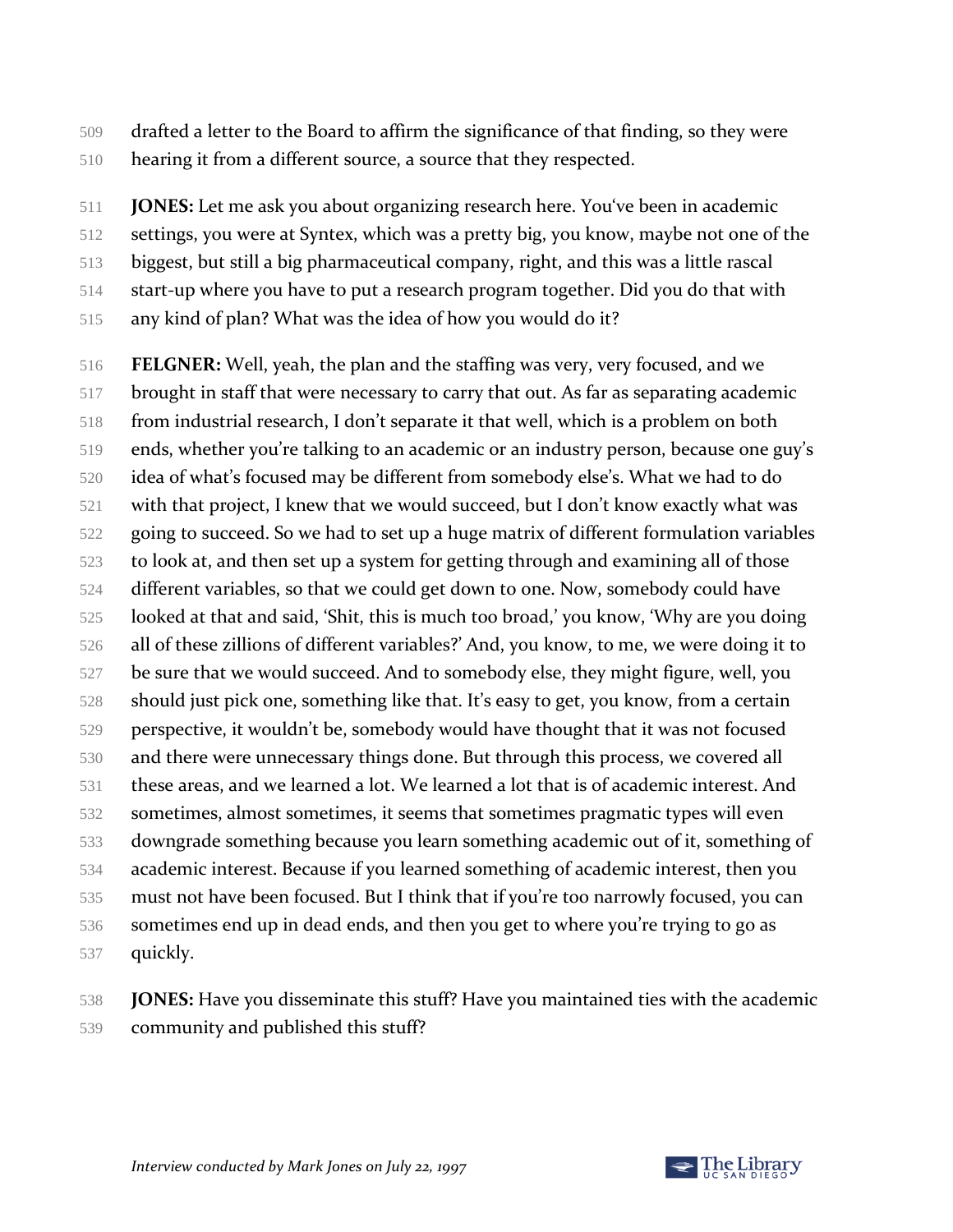- **FELGNER:** Well, we try. I think that one of my roles in the company is that I'm
- supposed to do that, I'm supposed to keep ties and connections with the academic
- community.
- **JONES:** Well, you know what's going on in universities and elsewhere in industry, so
- you don't have any problems identifying people that you want to bring in?

#### **FELGNER:** No.

**JONES:** Do you have any problems convincing them to come?

**FELGNER:** No, you know, because this type of technology that we're in is of great

interest to many, many people interested in the biological sciences from an academic

- perspective, and, yeah, I really have a hard time, as I was saying, I have a hard time
- separating what is of academic interest versus what is pragmatic.

 **JONES:** Well, do you think that companies like this do a good job of integrating these two different approaches?

 **FELGNER:** I don't think that, as a rule, as a general rule, seeing this all over, I think that it's very easy in a biotech company for people to lose sight of technology development, as opposed to product development. So, there's a sense that the technology or the inventions, if you want to call them inventions, are made at universities and then transferred over to the biotech companies, and then it becomes a product development exercise. It's as if you can't have a marriage between technology development and product development in the same environment, and I think that that is a real problem all over. It's because all of these things, when they get into a biotech company, are very virginal, they're very new technologies, and they may not have intrinsic in them everything that's needed. All of the nuances and all of 563 the improvements that need to be developed in order for them to really succeed as, you know, successful products at some stage, and the development cycle is long, so by the time your product comes out, you're using eight year old technology. And again, there is a tendency in the company if you can't say that you're doing product development, then you're doing something academic, and that may be unnecessary. But people in technology development can do product enhancements that may actually turn out to be necessary for the survival of a certain type of product. And it's not that they're necessarily any less focused, you know. So, I think that there's a real 571 tendency for the companies to say, 'We're in this for product development.' In every

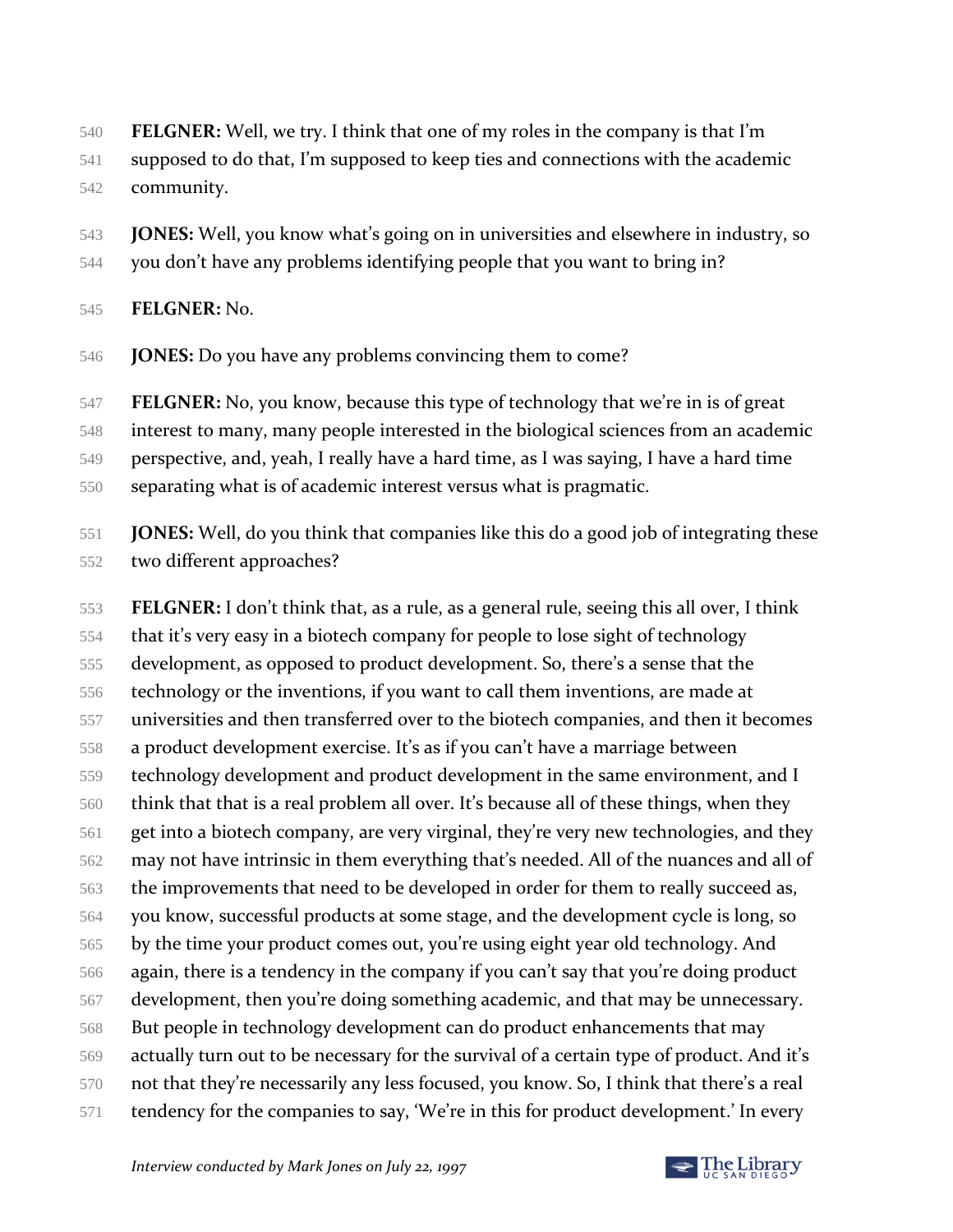- company, there should be just as much understanding that there needs to be
- technology development and product development. Whatever their technology is,
- they need to develop that technology, you know, and they also need to deal with all
- the issues that are necessary in order to do product development. And then these
- things can be made to merge together. But again, if everybody starts thinking about it
- 577 as a dichotomy, then they end up feeling like it's one or the other. "We can't do both,"
- you know, 'We have limited resources, we can't do both,' is usually what will be
- brought out.
- **JONES:** So you consciously try to balance that.

## **FELGNER:** Sure.

**JONES:** From the time that you really got involved in taking this seriously, getting a

- PhD, and moving on, how hard have you worked over the years? Harder at one place
- rather than another, perhaps?
- **FELGNER:** No, for me it wasn't any different. What made the biggest difference for me is my kids, because I used to work at night, but now the kids take the priority. 587 And the kids, as they grow older, they actually become more demanding. So, that has more of an impact than any of the other issues. And I didn't really end up working harder when I came here, I wasn't any more or less motivated. It wasn't that. But, for me, I have prioritized my kinds at a certain stage, because they're going to be, you know, five more years or so, and they're going to be out of the house, and then I can have my evenings free again. So, I'll probably up my amount of stuff I do.

# **END INTERVIEW**